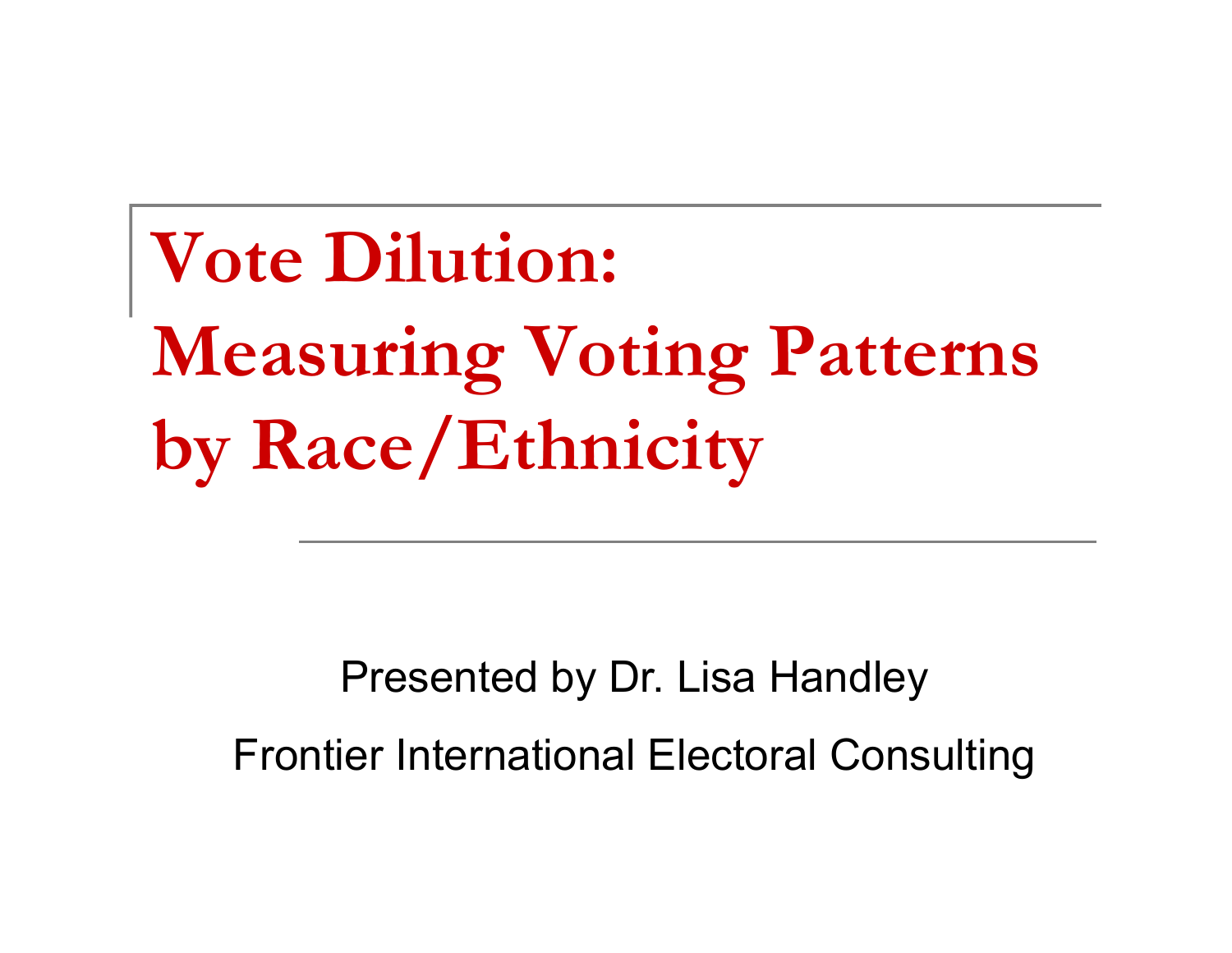# Voting Rights Act of 1965

- F. ■ Section 2 prohibits any voting standard, practice or procedure (including a redistricting plan) that results in the denial or dilution of minority voting strength.
- Section 5 requires covered jurisdictions to submit any election changes (including redistricting plans) to the US Department of Justice. To obtain preclearance, a jurisdiction must demonstrate that the change does not have a:
	- $\Box$  $\Box$  Racially discriminatory effect – the plan cannot be retrogressive for minority voting strength;
	- $\Box$  Racially discriminatory purpose (even if plan is not retrogressive).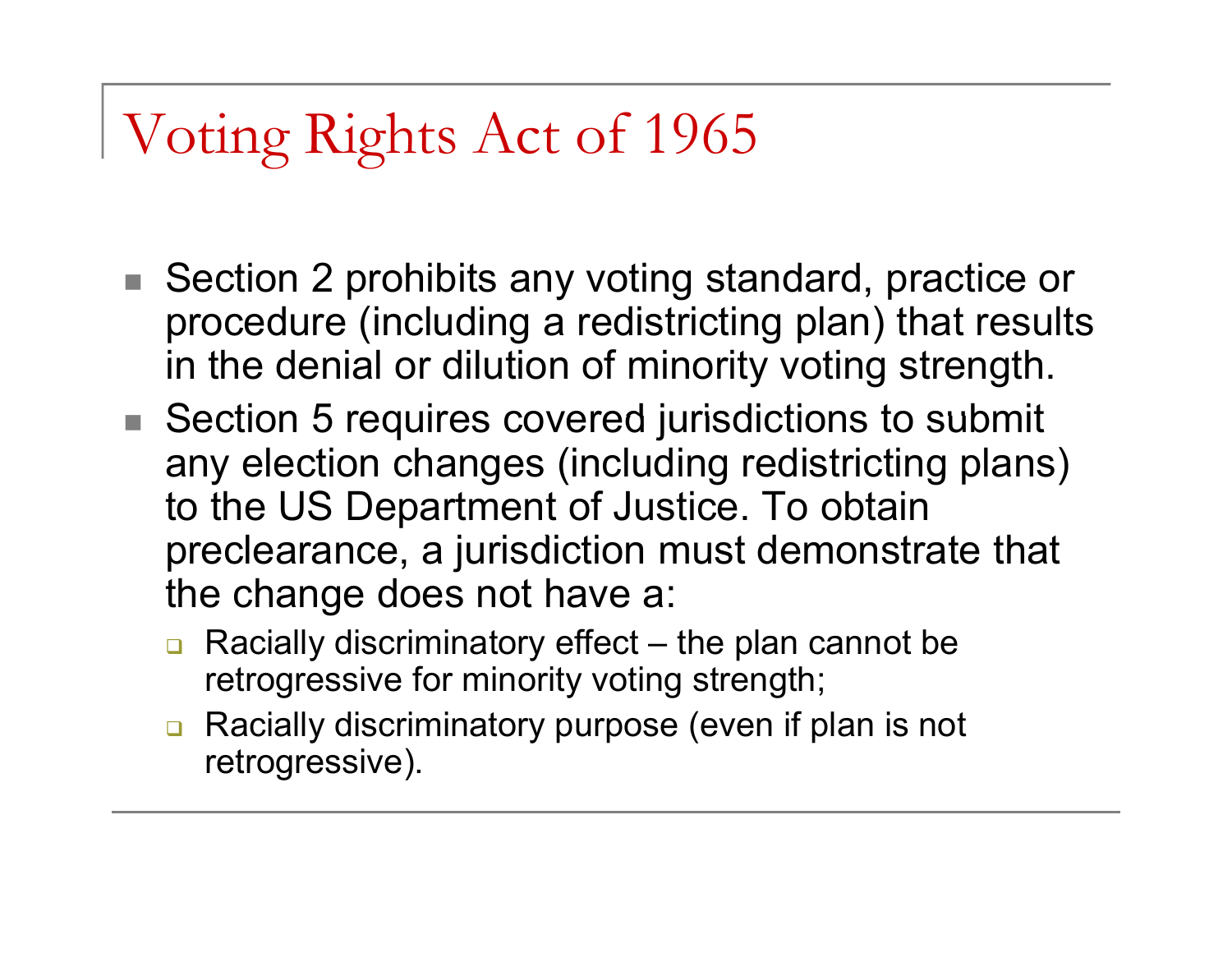## Vote Dilution Analysis

- $\blacksquare$  Vote dilution analysis should be conducted by any state with a significant minority population (Section 2 applies to all states) to ensure that a proposed redistricting plan does not fragment, submerge or unnecessarily pack a geographically concentrated minority population in violation of Section 2.
- $\blacksquare$  If a jurisdiction is covered by Section 5, then the analysis should be conducted to ensure that the proposed redistricting plan is not retrogressive (compared to the plan in place) with regard to minority voting strength.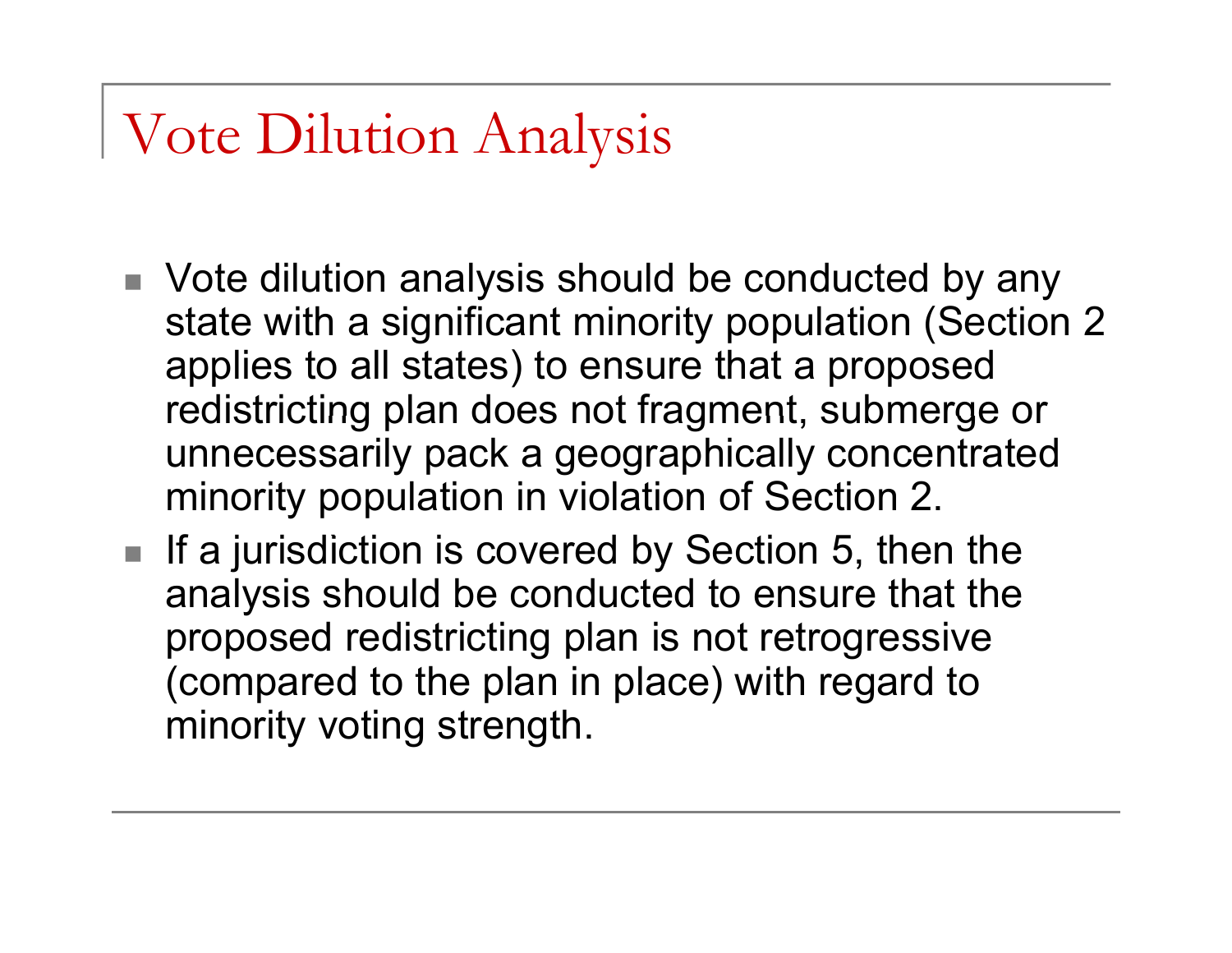# Racially Polarized Voting

- According to *Thornburg v. Gingles (the first Supreme* Court case to interpret the 1982 amendments to the Voting Rights Act incorporating the results test), racially polarized voting is the "evidentiary linchpin" of a vote dilution claim.
- A racial bloc voting analysis is required to determine if minorities vote cohesively and if whites bloc vote to defeat minority-preferred candidates (two of the three *Gingles* preconditions for establishing illegal vote dilution).
- $\blacksquare$  Section 5 regulations also point to "the extent to which voting in the jurisdiction is racially polarized" as one of the factors considered by the Attorney General in making preclearance determinations.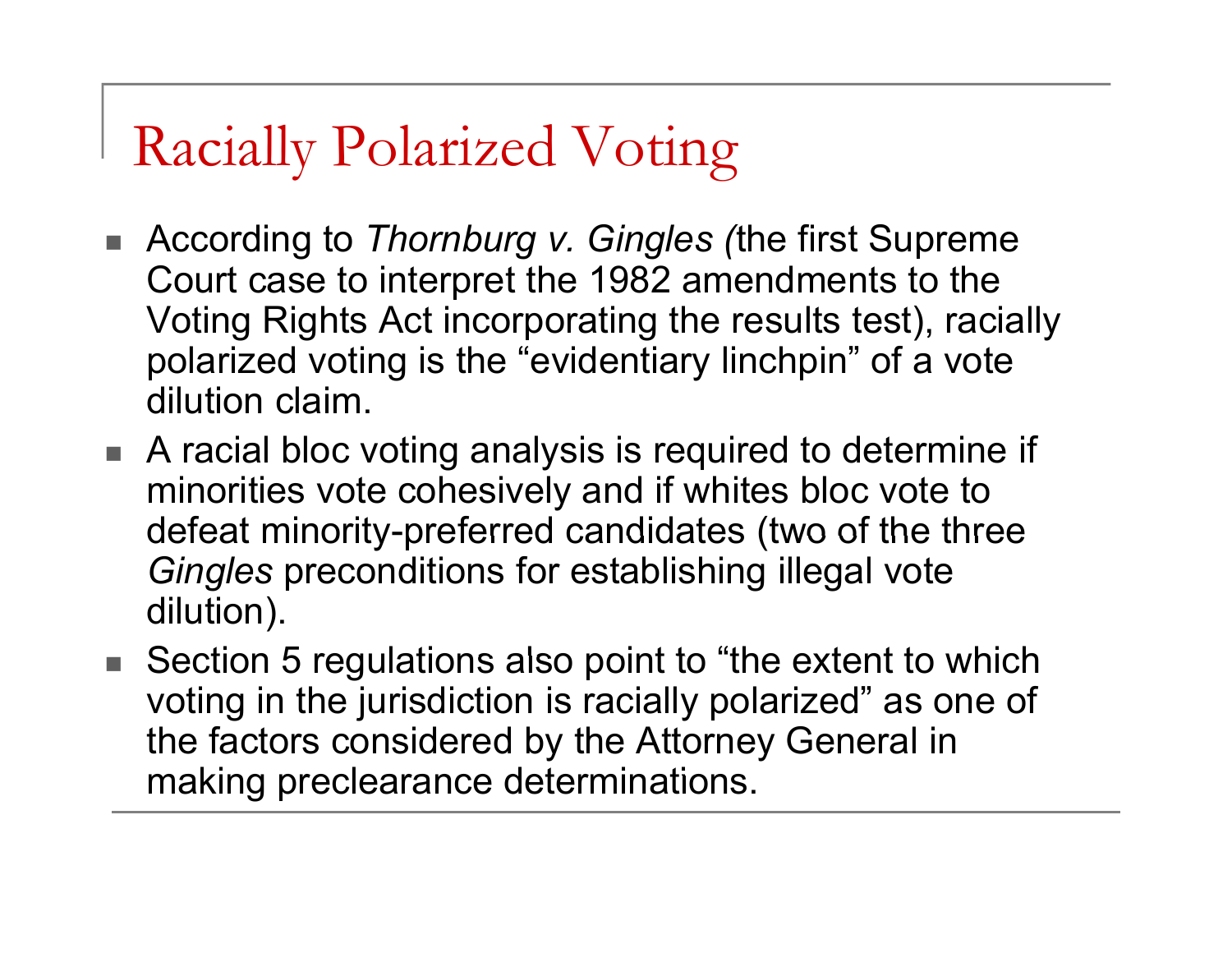Statistical Techniques for Measuring the Degree of Polarized Voting

Statistical techniques must be used to estimate the extent of racially polarized voting:

- Homogeneous Precinct Analysis
- r. **Bivariate Ecological Regression Analysis**
- × Ecological Inference Analysis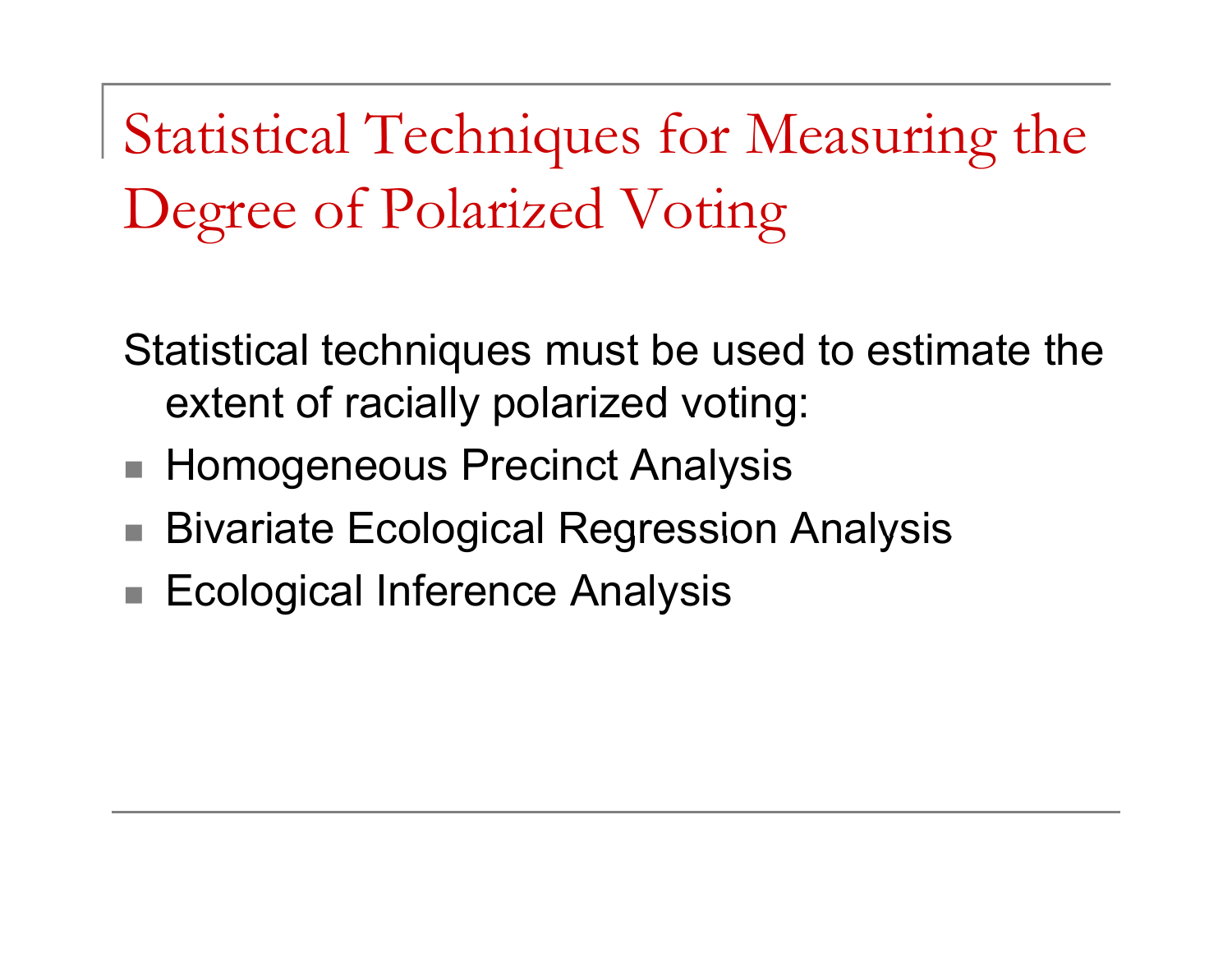# Homogeneous Precinct Analysis

- The simplest method for estimating voting behavior by race/ethnicity is to compare voting patterns in "homogeneous precincts" – that is, election precincts that are composed of a single racial/ethnic group.
- $\blacksquare$  If there is a precinct composed entirely of black voters, and the voters within that precinct give 85%  $\,$ of their votes to Candidate Z, then we know that 85% of the black voters supported Candidate Z.
- Since precincts are usually not exclusively one race/ethnicity, precincts 90% or more single race/ethnicity are usually considered homogeneous for purposes of this analysis.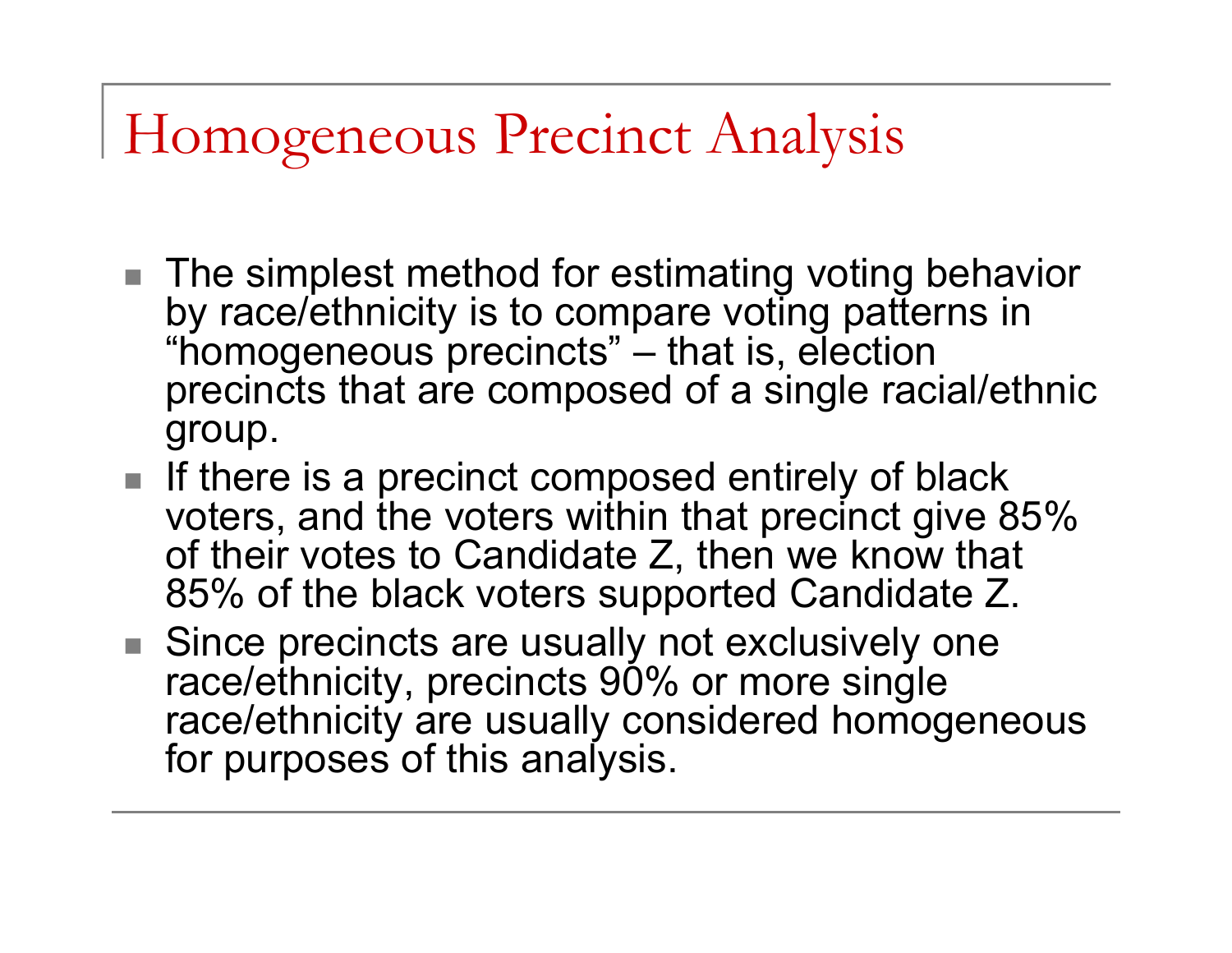## Estimates for Homogeneous Black Precincts

| Precinct       | <b>Total VAP</b> | <b>Black VAP</b><br>(percent Black)<br>VAP) | <b>Total Votes for</b><br>Office<br>(percent turnout<br>of VAP) | Votes for<br>Candidate X<br>(percent votes<br>cast for $X$ ) | Votes for<br>Candidate Y<br>(percent votes)<br>cast for Y) |
|----------------|------------------|---------------------------------------------|-----------------------------------------------------------------|--------------------------------------------------------------|------------------------------------------------------------|
| $\overline{2}$ | 785              | 738 (94.0%)                                 | 493 (66.8%)                                                     | 464 (94.1%)                                                  | 29 (5.9%)                                                  |
| 3              | 1426             | 1392 (97.6%)                                | 870 (61.0%)                                                     | 830 (95.4%)                                                  | 40 (4.6%)                                                  |
| <b>TOTAL</b>   | 2211             | 2130 (96.3%)                                | 1363 (61.6%)                                                    | 1294 (94.9%)                                                 | 69 (5.1%)                                                  |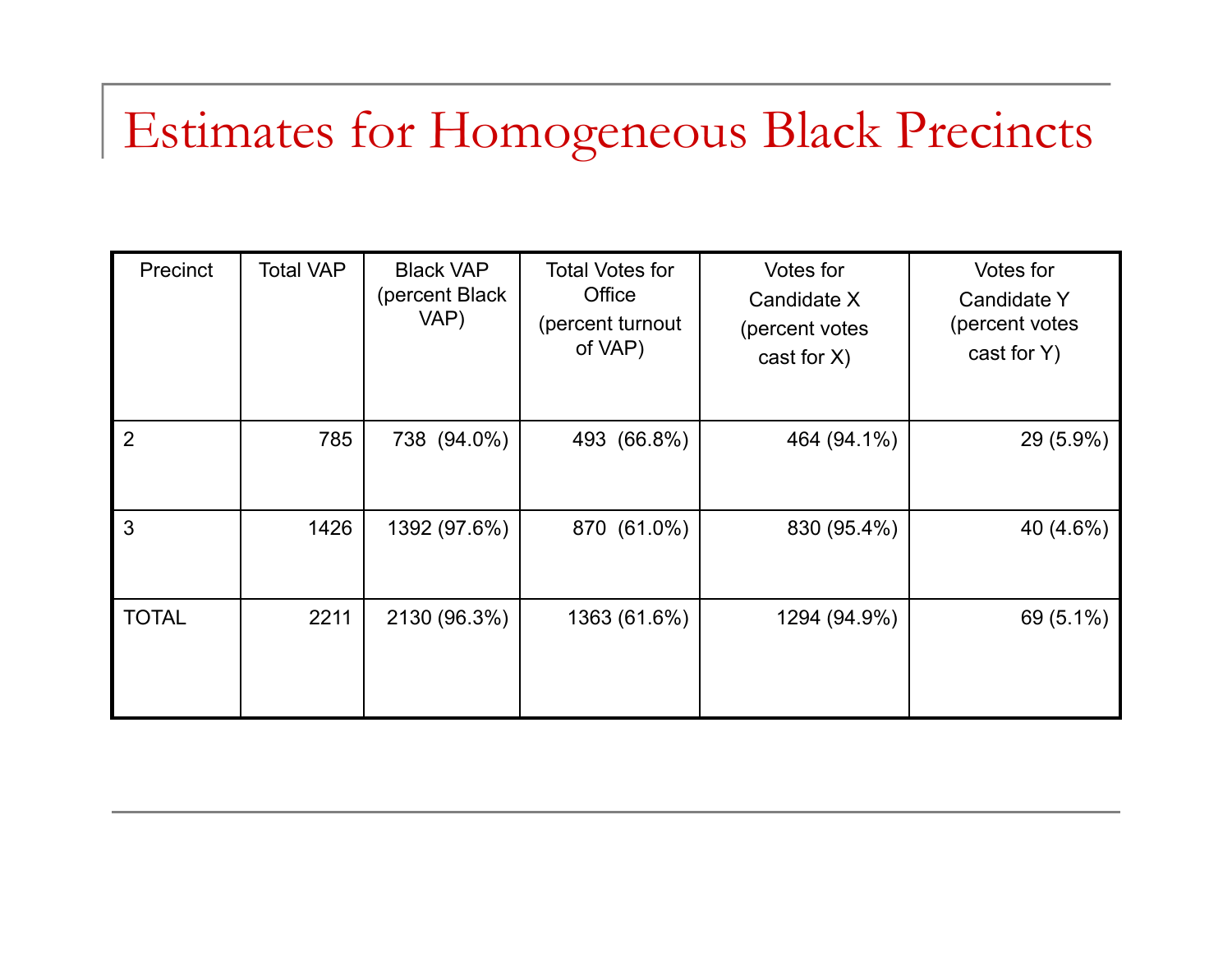## Estimates for Homogeneous White Precincts

| Precinct       | <b>Total VAP</b> | <b>White VAP</b><br>(percent White)<br>VAP) | <b>Total Votes for</b><br>Office<br>(percent turnout<br>of VAP) | Votes for<br>Candidate X<br>(percent votes<br>cast for $X$ ) | Votes for<br><b>Candidate Y</b><br>(percent votes<br>cast for $Y$ ) |
|----------------|------------------|---------------------------------------------|-----------------------------------------------------------------|--------------------------------------------------------------|---------------------------------------------------------------------|
| $\overline{4}$ | 1395             | 1300 (93.2%)                                | 920 (65.9%)                                                     | 124 (13.5%)                                                  | 796 (86.5%)                                                         |
| 5              | 867              | 846 (97.6%)                                 | 645 (74.4%)                                                     | 109 (16.9%)                                                  | 536 (83.1%)                                                         |
| 6              | 821              | 810 (98.7%)                                 | 698 (85.0%)                                                     | 72 (10.3%)                                                   | 626 (89.7%)                                                         |
| <b>TOTAL</b>   | 3083             | 2956 (95.9%)                                | 2263 (73.4%)                                                    | 305 (13.5%)                                                  | 1958 (86.5%)                                                        |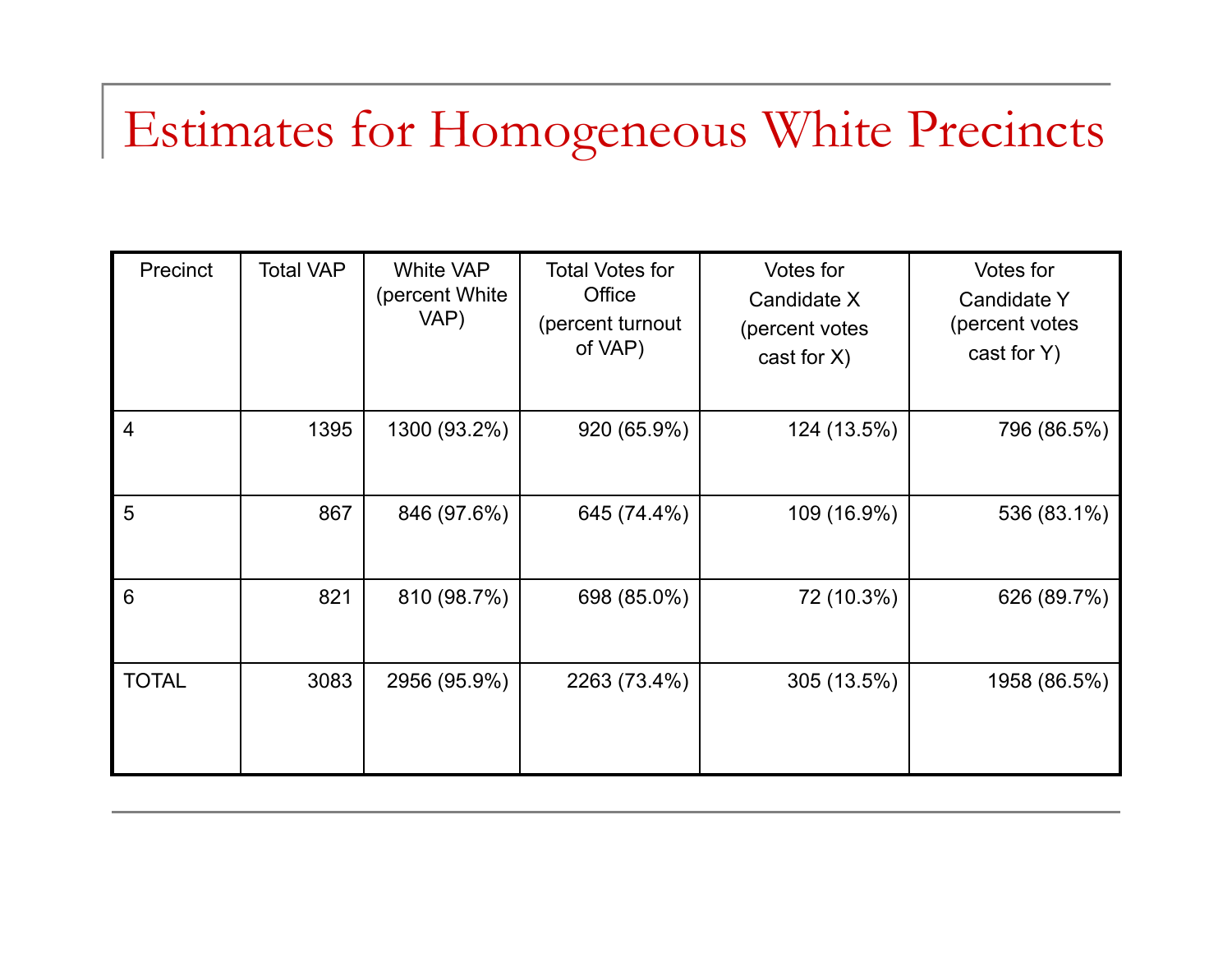## Results of Homogeneous Precinct Analysis

|                     | Candidate X | <b>Candidate Y</b> |
|---------------------|-------------|--------------------|
| <b>Black voters</b> | 94.9%       | 5.1%               |
| White voters        | 13.5%       | 86.5%              |

Conclusion: This contest is racially polarized because an overwhelming majority of black voters (94.9%) preferred Candidate X while the vast majority of white voters (86.5%) supported Candidate Y.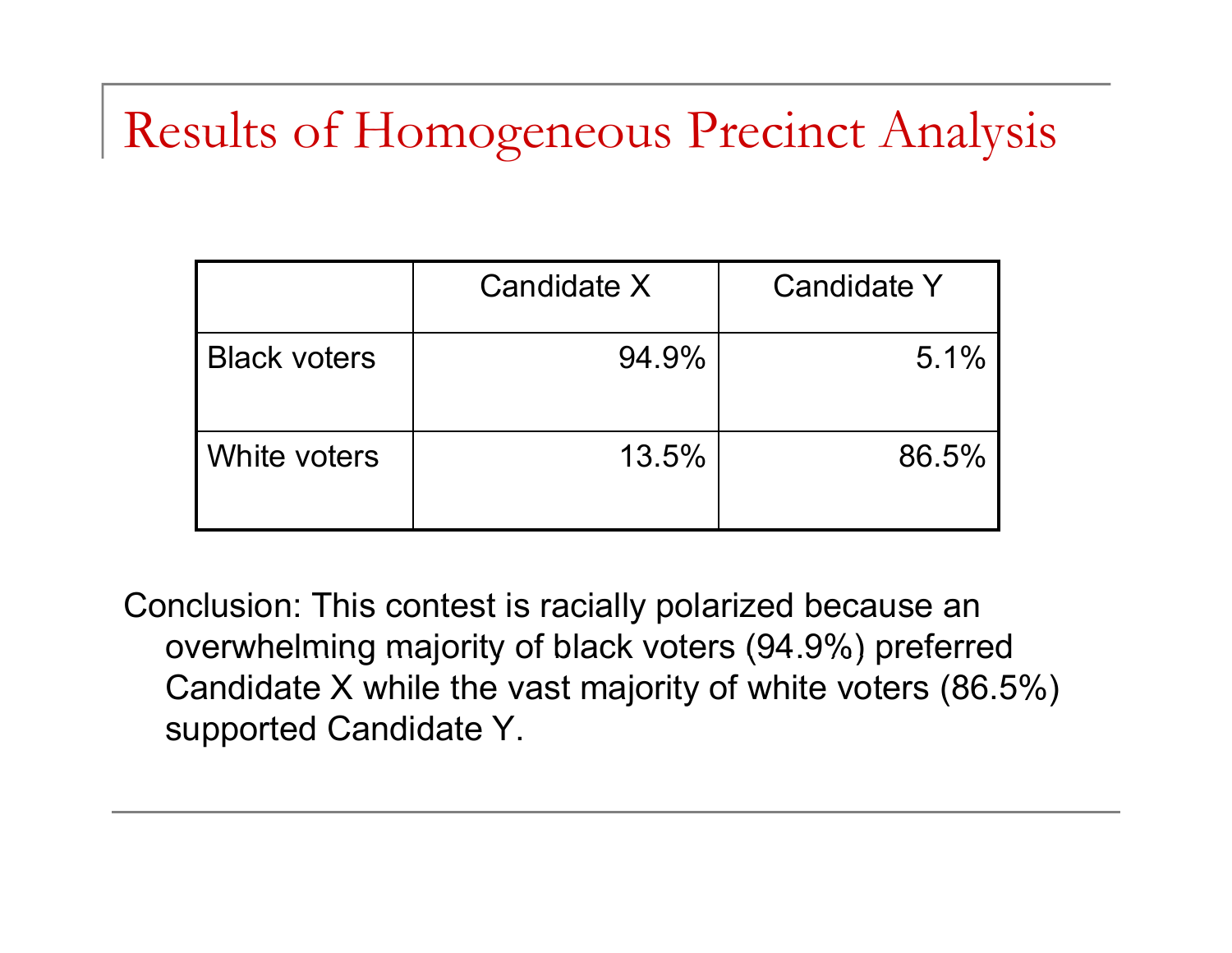Drawbacks of Homogeneous Precinct Analysis

- P. In many jurisdictions there are no precincts that can be classified as homogeneous, even at the 90% cutoff point.
- These estimates are derived from only those precincts that are homogeneous – often only a small, possibly unrepresentative, sample of the population. The voting behavior of those living in more racially/ethnically diverse areas not incorporated into these estimates.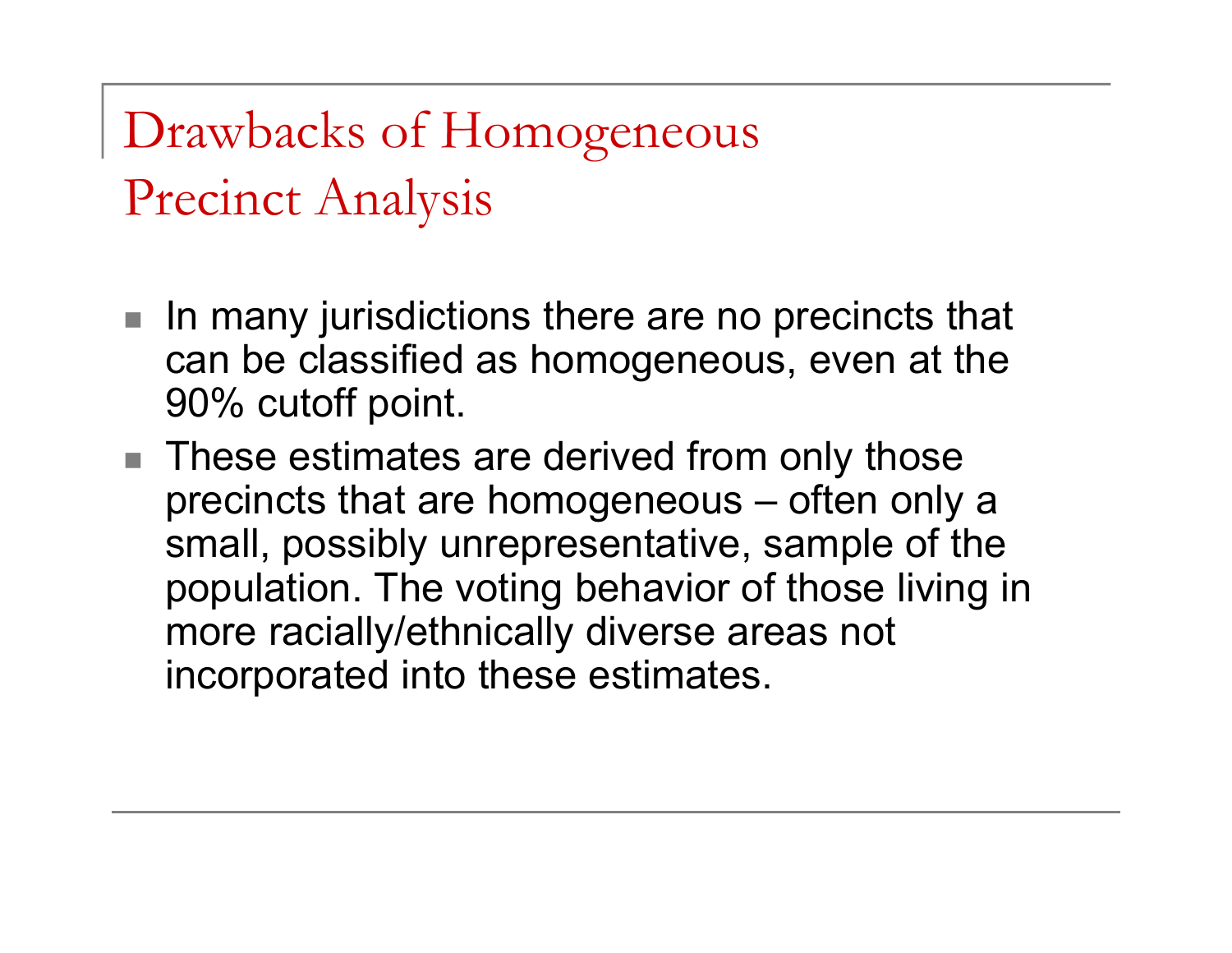# Bivariate Ecological Regression Analysis

- $\mathcal{L}_{\mathcal{A}}$  Information about voting behavior in all precincts, not just homogeneous precincts, is incorporated into analysis.
- $\mathcal{L}_{\mathcal{A}}$  Estimates of voting patterns by race/ethnicity can be produced even when there are no homogeneous precincts.
- $\mathcal{L}_{\mathcal{A}}$  Bivariate = two variables (racial/ethnic composition of the precinct and the votes cast for a given candidate within the precinct)
- $\mathcal{L}_{\mathcal{A}}$  Ecological = aggregate data rather than individual level data (precinct level data)
- $\overline{\mathcal{A}}$  $\blacksquare$  Regression = statistical means of summarizing the relationship between variables by assuming a linear relationship among the variable and calculating the line that best fits the data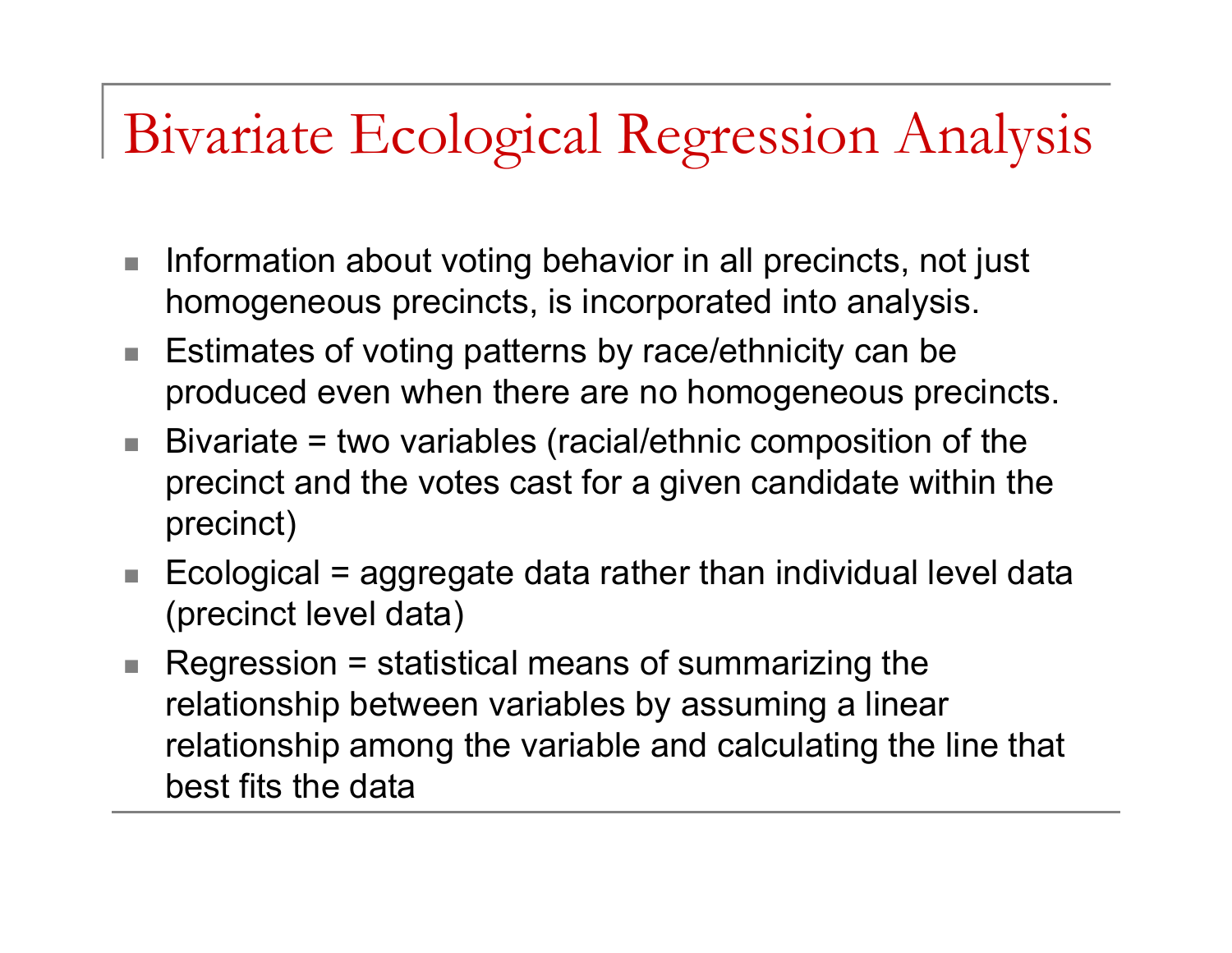| Precinct       | Total<br><b>VAP</b> | <b>Black VAP</b><br>(percent Black<br>VAP) | <b>Total Votes for</b><br>Office<br>(percent turnout of<br>VAP) | Votes for<br>Candidate X<br>(percent votes cast | Votes for<br><b>Candidate Y</b><br>(percent votes cast |
|----------------|---------------------|--------------------------------------------|-----------------------------------------------------------------|-------------------------------------------------|--------------------------------------------------------|
|                |                     |                                            |                                                                 | for $X$ )                                       | for $Y$ )                                              |
| $\mathbf{1}$   | 1200                | 891 (74.3%)                                | 761 (63.4%)                                                     | 578 (76.0%)                                     | 183 (24.0%)                                            |
| $\overline{2}$ | 785                 | 738 (94.0%)                                | 493 (62.8%)                                                     | 464 (94.1%)                                     | 29 (5.9%)                                              |
| 3              | 1426                | 1392 (97.6%)                               | 870 (61.0%)                                                     | 830 (95.4%)                                     | 40 (4.6%)                                              |
| $\overline{4}$ | 1395                | 95 (6.8%)                                  | 920 (65.9%)                                                     | 124 (13.5%)                                     | 796 (86.5%)                                            |
| 5              | 867                 | $21(2.4\%)$                                | 645 (74.4%)                                                     | 109 (16.9%)                                     | 536 (83.1%)                                            |
| 6              | 821                 | $11(1.3\%)$                                | 698 (85.0%)                                                     | 72 (10.3%)                                      | 626 (89.7%)                                            |
| $\overline{7}$ | 1123                | 654 (58.2%)                                | 696 (62.0%)                                                     | 392 (56.3%)                                     | 304 (43.7%)                                            |
| 8              | 895                 | 720 (80.4%)                                | 546 (61.0%)                                                     | 465 (85.2%)                                     | 81 (14.8%)                                             |
| 9              | 1103                | 452 (41.0%)                                | 706 (64.0%)                                                     | 309 (43.8%)                                     | 397 (56.2%)                                            |
| 10             | 1522                | 325 (21.4%)                                | 1023 (67.2%)                                                    | 201 (19.6%)                                     | 822 (80.4%)                                            |
| 11             | 958                 | 826 (86.2%)                                | 542 (56.6%)                                                     | 439 (81.0%)                                     | 103 (19.0%)                                            |
| 12             | 1147                | 402 (35.0%)                                | 711 (62.0%)                                                     | 214 (30.1%)                                     | 497 (69.9%)                                            |
| 13             | 789                 | 130 (16.5%)                                | 601 (76.2%)                                                     | $91(15.1\%)$                                    | 510 (84.9%)                                            |
| 14             | 574                 | 254 (44.3%)                                | 423 (73.7%)                                                     | 221 (52.2%)                                     | 202 (47.8%)                                            |
| 15             | 895                 | 195 (21.8%)                                | 582 (65.0%)                                                     | 145 (24.9%)                                     | 437 (75.1%)                                            |
| <b>TOTAL</b>   | 15500               | 7106 (45.8%)                               | 10217 (65.9%)                                                   | 4654 (45.6%)                                    | 5563 (54.4%)                                           |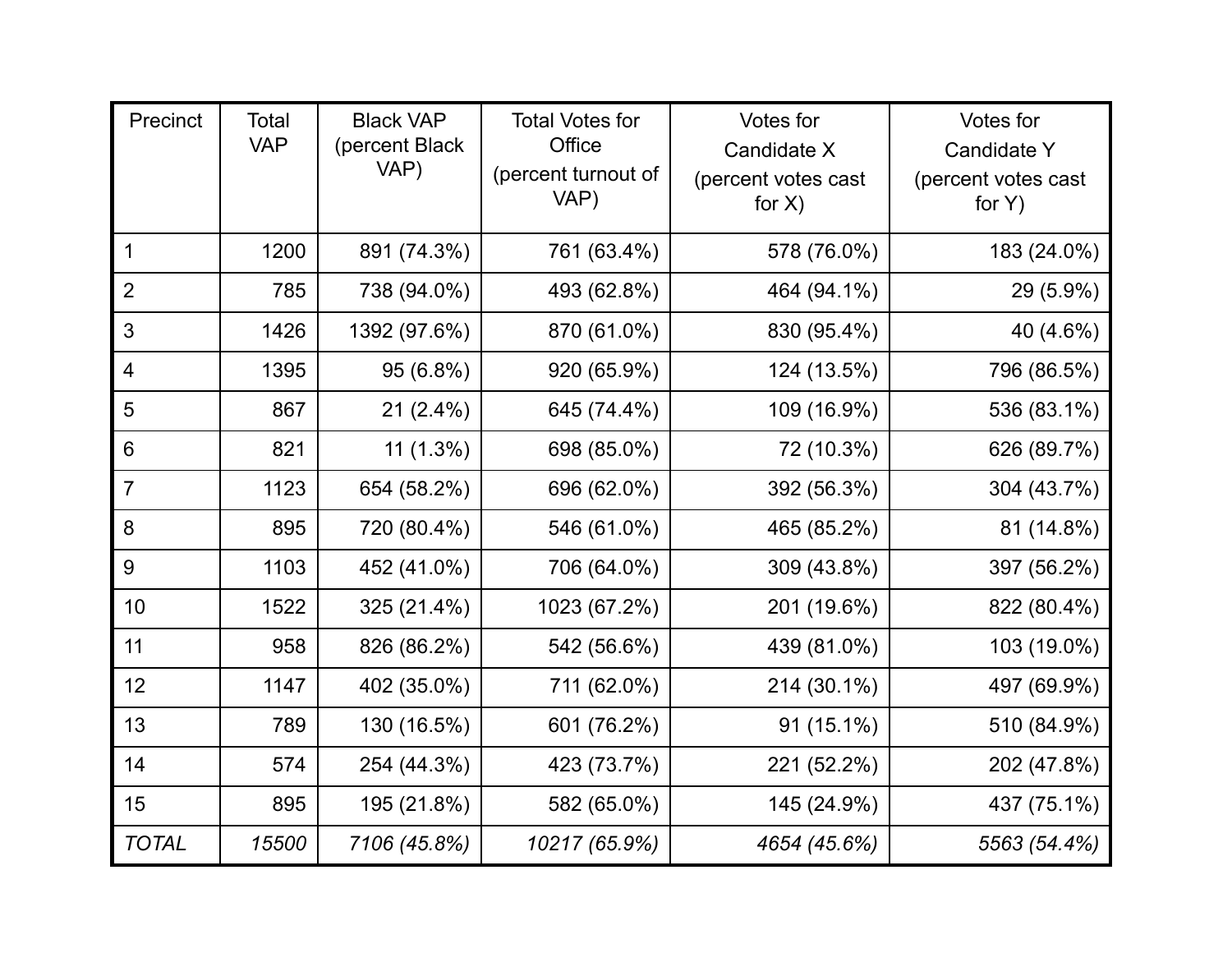#### Plot of Percent Black Voting Age Population and Percent Votes for Candidate X for each Precinct

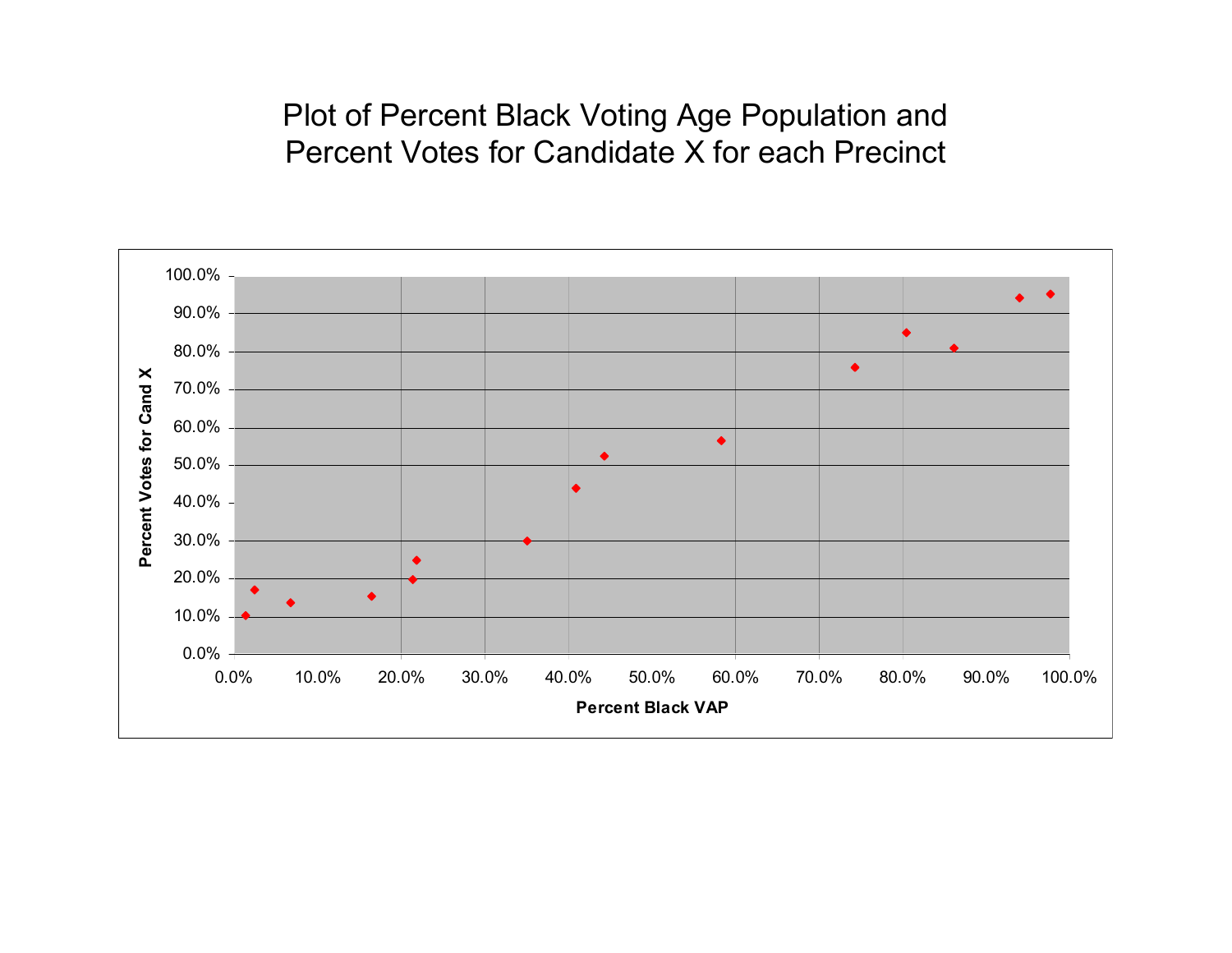#### Producing Regression Estimates

- $\blacksquare$  Regression analysis provides a statistical means of summarizing the relationship depicted on the graph between the two variables ("percent black" and "percent votes for Candidate X") by calculating the line that best fits these data points.
- $\blacksquare$  The regression line that fits the data "best" is the straight line in which combined distances (or deviations) between each of the points on the graph and the line is less than for any other possible line.
- $\blacksquare$  The point at which the line crosses the vertical axis that is, the point on the horizontal axis at which there are no blacks (0% black VAP) – is the estimate of how many whites voted for a given candidate.
- $\blacksquare$  The point at which the line reaches 100 percent on the horizontal axis (100% black VAP) is the estimate of the percentage of black votes that went to the candidate.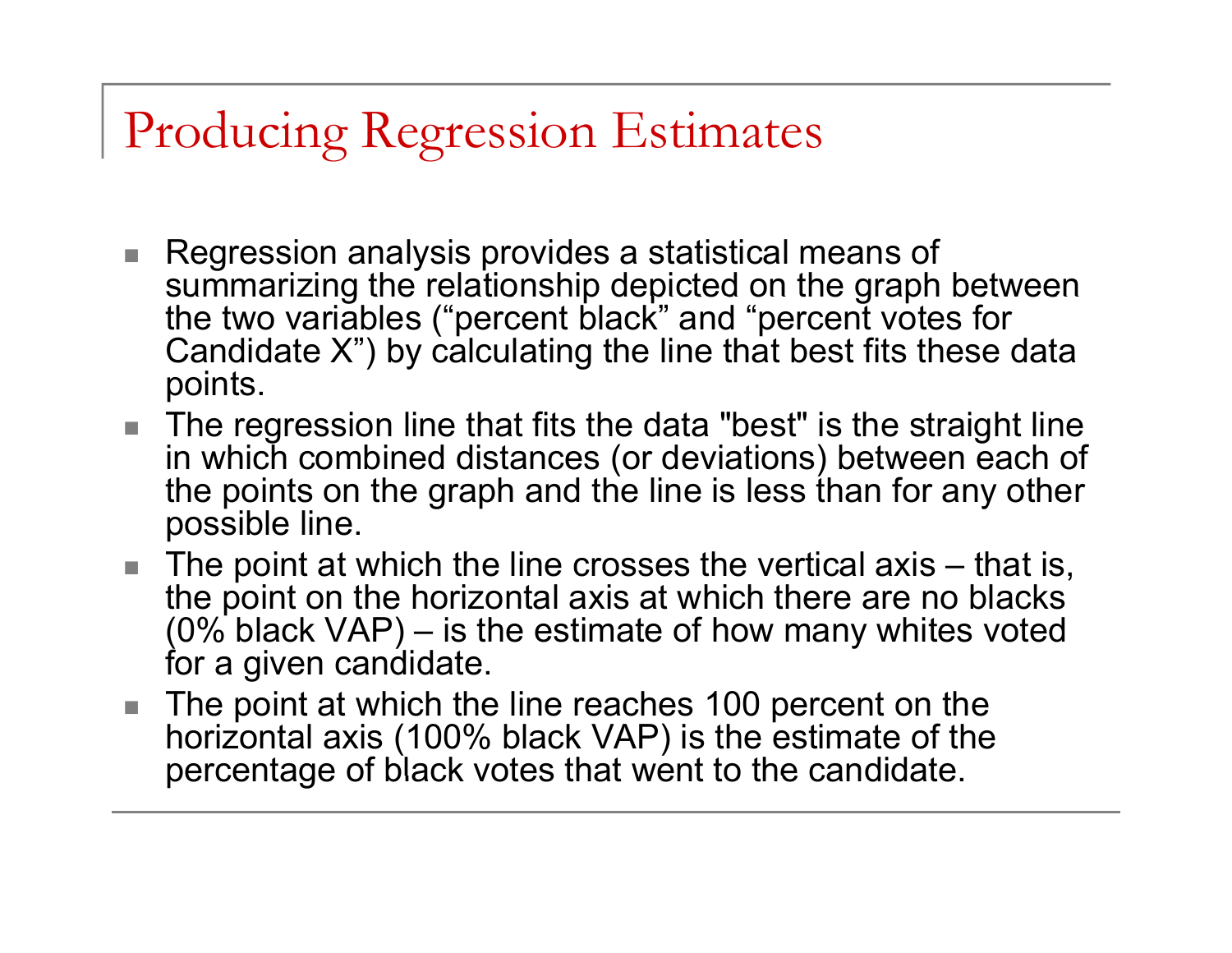#### SPSS Regression Output for Sample Precincts



|            |       | Unstandardized<br>Coefficients | Standardized<br>Coefficients |        |      |
|------------|-------|--------------------------------|------------------------------|--------|------|
| Model      | B     | Std. Error                     | <b>Beta</b>                  |        | Sig. |
| (Constant) | 5.339 | 2.102                          |                              | 2.539  | .025 |
| Pctblkvp   | .921  | .037                           | .990                         | 24.791 | .000 |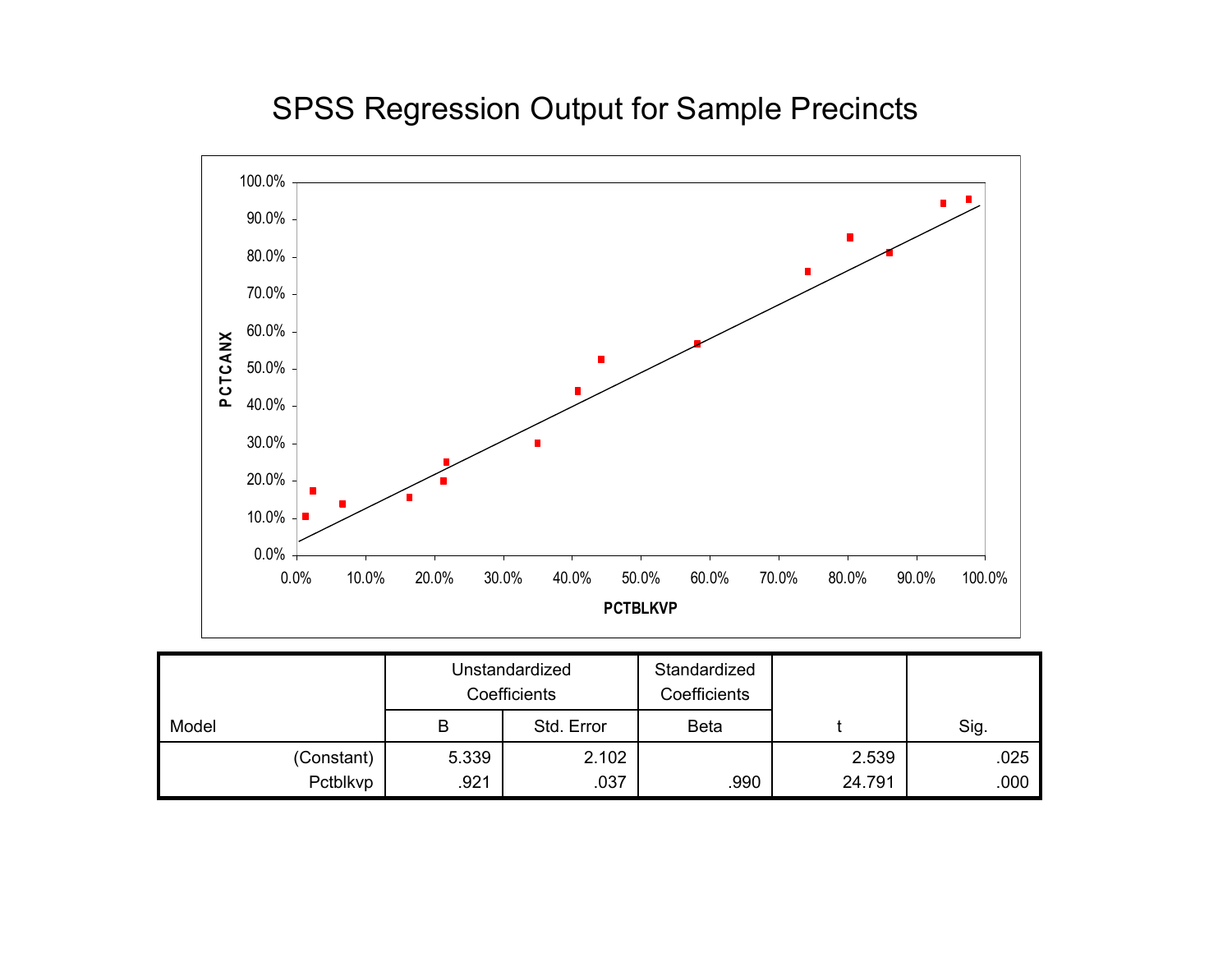# Results of Bivariate Ecological Regression Analysis

|                     | Candidate X | Candidate Y |
|---------------------|-------------|-------------|
| <b>Black voters</b> | $97.4\%$    | 2.6%        |
| White voters        | 5.3%        | 94.7%       |

Conclusion: This contest is raciall y polarized with 97.4% of the blacks casting a vote for Candidate X while most of the white voters (94.7%) supported Candidate Y.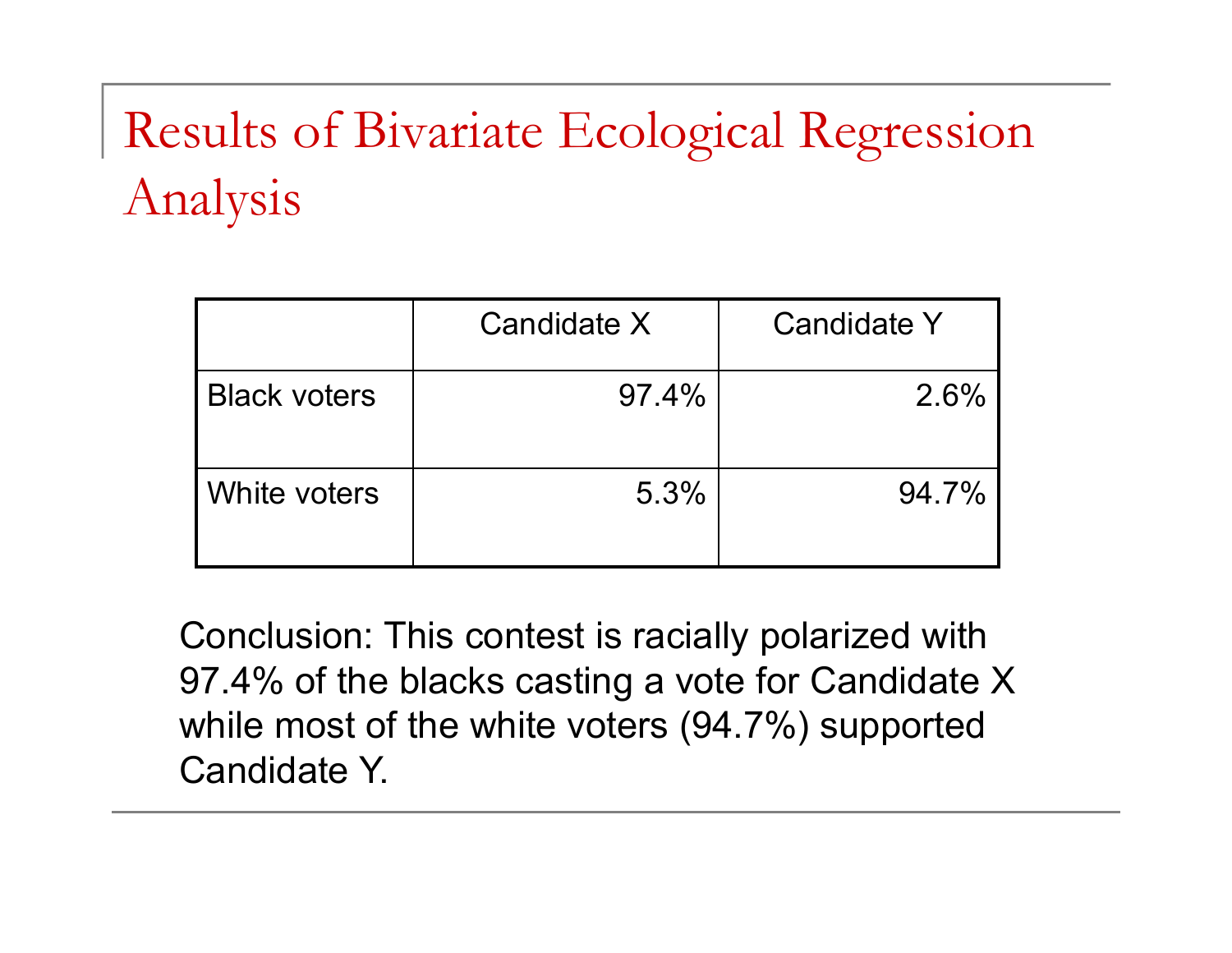# Disadvantages of Bivariate Ecological Regression Analysis

 $\mathcal{C}$  This statistical technique can produce estimates that fall outside the bounds of possibility – negative estimates or estimates of over 100% of a group voting for some candidates in some instances.

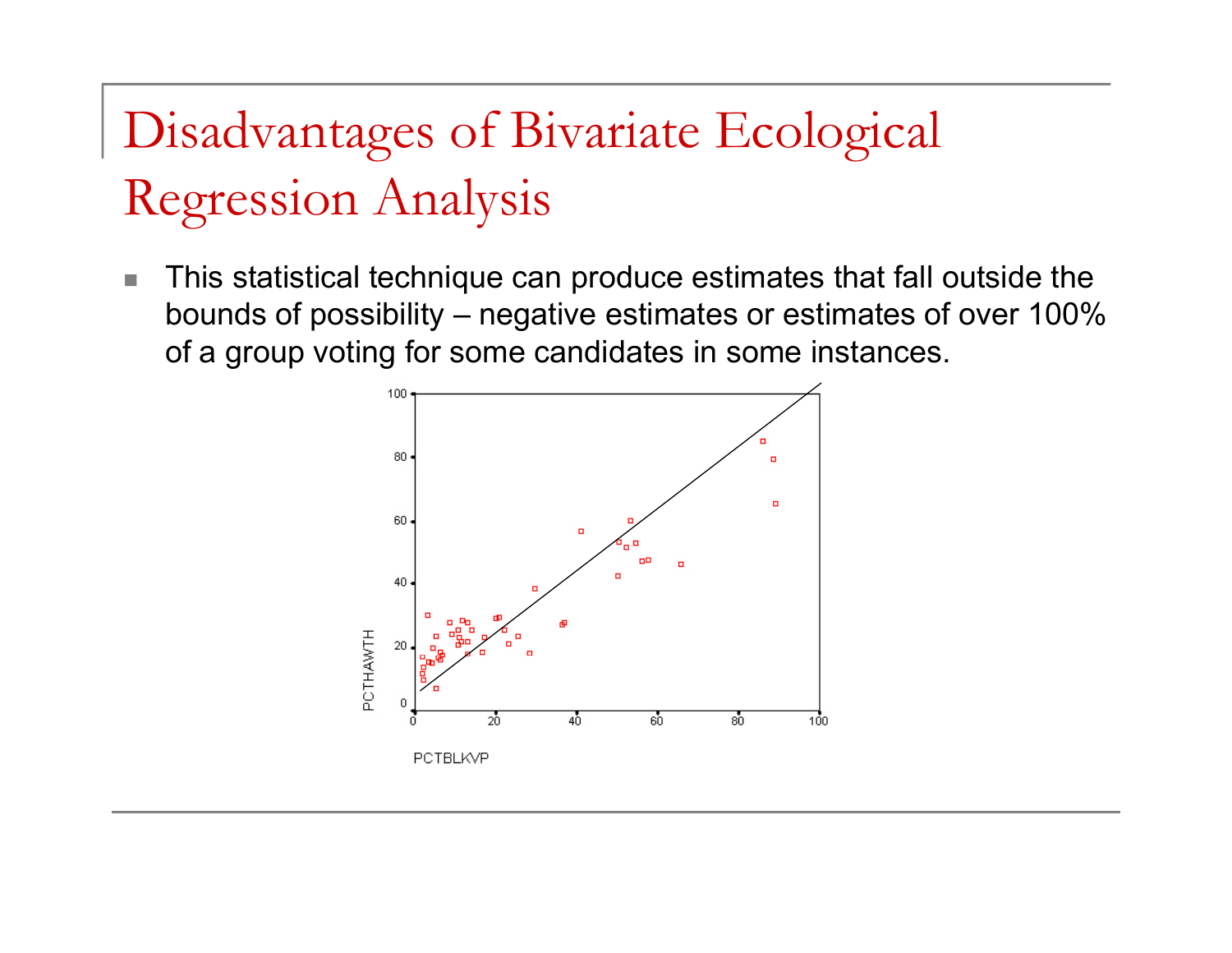# Ecological Inference

- P. Ecological Inference (EI) was developed by Prof. Gary King in part to address the problem of the outof-bounds estimates that are possible with bivariate ecological regression analysis.
- EI uses even more information about each precinct than bivariate ecological regression analysis by incorporating the *method of bounds* into the calculation of the estimates.
- The method of bounds is used in combination with maximum likelihood statistics to produce estimates of voting patterns by race.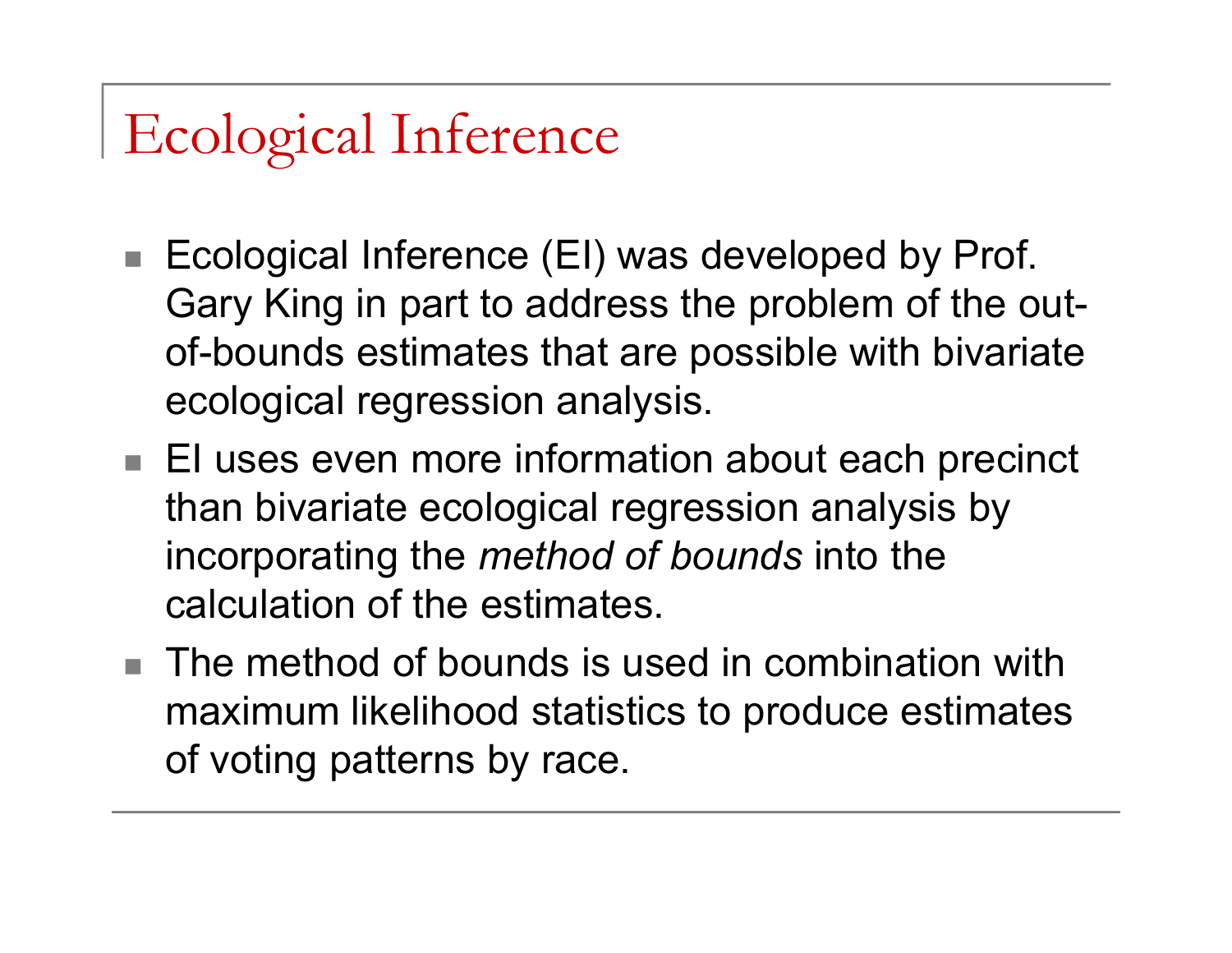#### Method of Bounds

- $\blacksquare$  For each precinct we can identify the range of possible values for the percentage of, for example, black and white voters that voted for any given candidate.
- $\mathbb{R}^n$  In one precinct, for example, we know that there are 100 voters, 60 of whom are black and 40 white. We also know that Candidate Z received 50 votes.
	- **Bounds for black voters: the most black voters who could** have voted for Candidate Z is 50/60 and the least is 10/60 (since even if all white voters cast a vote for the candidate, 10 votes would still be unaccounted for).
	- **□** Bounds for white voters: as few as no whites and as many as all whites could have voted for Candidate Z given 50 votes and 40 whites (but 60 black voters).
- $\blacksquare$  The minimum estimate for blacks (10/60 or .17) gives us the maximum estimate for whites (40/40 or 1.0); and the maximum estimate for blacks (50/60 or .83) give us the minimum for whites (0.0).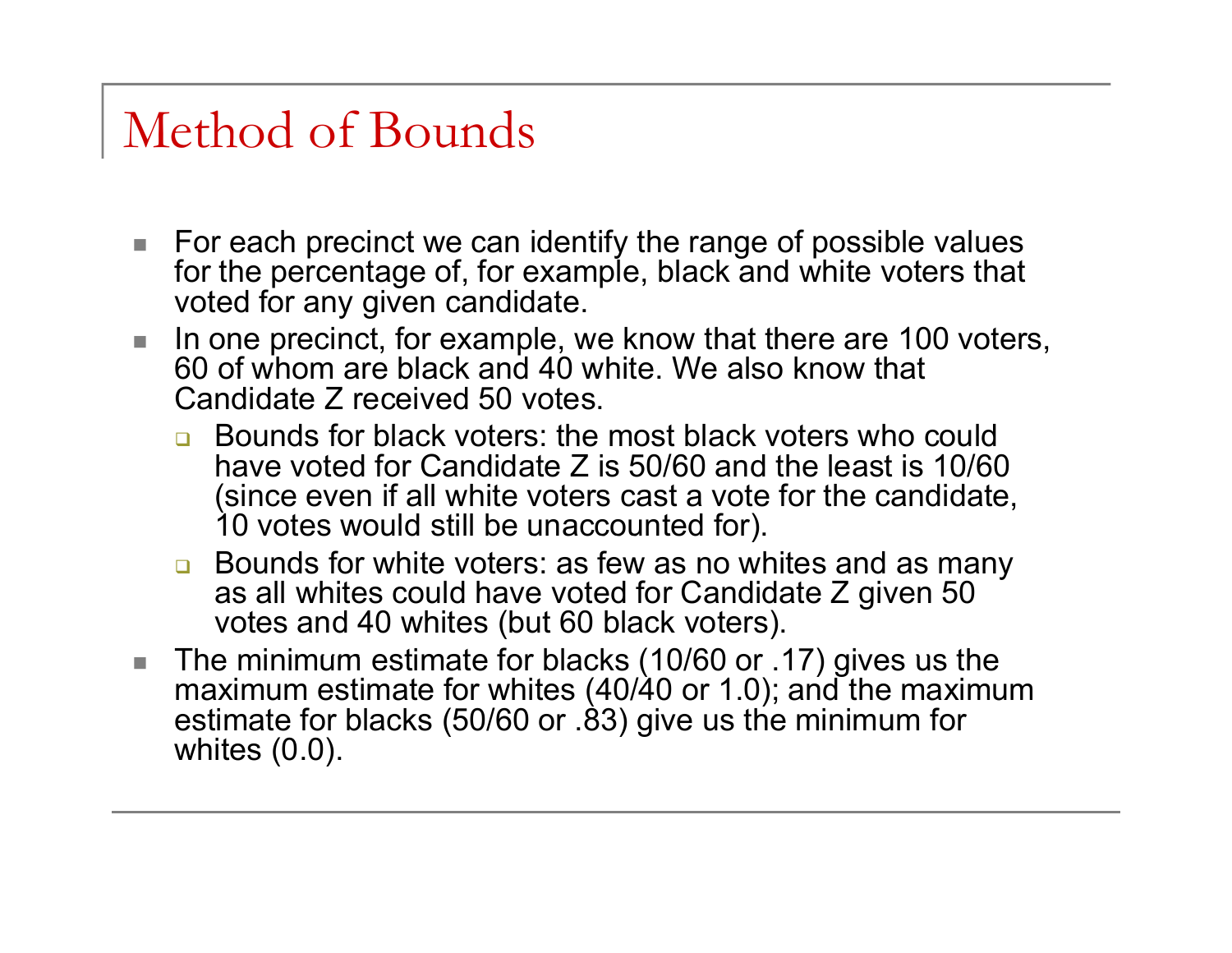## Plotting Bounds

- **I**  A line can be plotted representing each possible value for the proportion of black and white voters supporting Candidate Z in this precinct.
- $\mathbb{R}^3$  The horizontal axis is the proportion of blacks that could have voted for the candidate and the vertical axis the proportion of whites that could have voted for the candidate.
- $\blacksquare$  Recall that minimum estimate for blacks (10/60 or .17) gives us the maximum estimate for whites (40/40 or 1.0); the maximum estimate for blacks (50/60 or .83) give us the minimum for whites (0.0).

For this precinct, then, the line would begin at (1.0, .17) and end in the bottom right hand corner at  $(0.0, .83)$ .

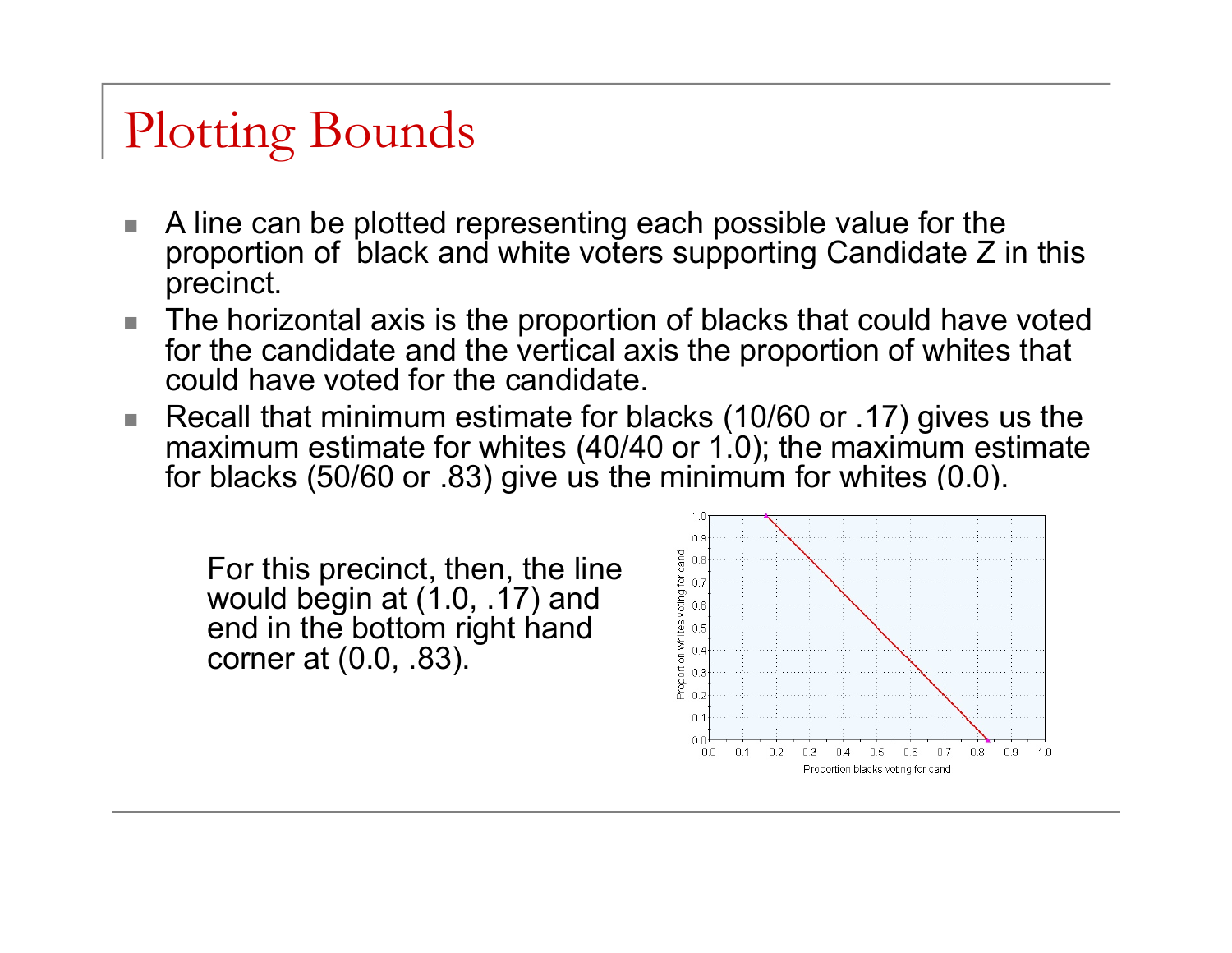| ID             | <b>Black</b><br><b>Voters</b> | White<br>Voters | Total<br><b>Votes</b><br>for<br>X | Total<br><b>Votes</b><br>for<br>Y | Max<br>black<br>votes<br>for $X$ | Min<br>white<br>votes<br>for $X$ | Max<br>white<br>votes<br>for $X$ | Min<br>black<br>votes<br>for $X$ | Maximum<br>black<br>proportion<br>with<br>minimum<br>white<br>proportion | Maximum<br>white<br>proportion<br>with<br>minimum<br>black<br>proportion |
|----------------|-------------------------------|-----------------|-----------------------------------|-----------------------------------|----------------------------------|----------------------------------|----------------------------------|----------------------------------|--------------------------------------------------------------------------|--------------------------------------------------------------------------|
| 1              | 565                           | 196             | 578                               | 183                               | 565                              | 13                               | 196                              | 382                              | 1.00/.07                                                                 | 1.00/.68                                                                 |
| $\overline{2}$ | 463                           | 30              | 464                               | 29                                | 463                              | $\mathbf 1$                      | 30                               | 434                              | 1.00/.03                                                                 | 1.00/.94                                                                 |
| $\overline{3}$ | 849                           | 21              | 830                               | 40                                | 830                              | $\mathbf 0$                      | 21                               | 809                              | .98/.00                                                                  | 1.00/.95                                                                 |
| $\overline{4}$ | 63                            | 857             | 124                               | 796                               | 63                               | 61                               | 124                              | $\mathbf 0$                      | 1.00/.07                                                                 | .14/00                                                                   |
| 5              | 16                            | 629             | 109                               | 536                               | 16                               | 93                               | 109                              | $\overline{0}$                   | 1.00/0.15                                                                | .17/00                                                                   |
| 6              | 9                             | 689             | 72                                | 626                               | 9                                | 63                               | 72                               | $\overline{0}$                   | 1.00/.09                                                                 | .10/00                                                                   |
| $\overline{7}$ | 405                           | 291             | 392                               | 304                               | 392                              | $\mathbf 0$                      | 291                              | 101                              | .97/.00                                                                  | 1.00/.25                                                                 |
| 8              | 439                           | 107             | 465                               | 81                                | 439                              | 26                               | 107                              | 358                              | 1.00/.24                                                                 | 1.00/.82                                                                 |
| 9              | 289                           | 417             | 309                               | 397                               | 289                              | 20                               | 309                              | $\overline{0}$                   | 1.00/.05                                                                 | .74/.00                                                                  |
| 10             | 218                           | 805             | 201                               | 822                               | 201                              | $\overline{0}$                   | 201                              | $\overline{0}$                   | .92/00                                                                   | .25/0.00                                                                 |
| 11             | 467                           | 75              | 439                               | 103                               | 439                              | $\mathbf 0$                      | 75                               | 364                              | .94/.00                                                                  | 1.00/.78                                                                 |
| 12             | 249                           | 462             | 214                               | 497                               | 214                              | $\mathbf 0$                      | 214                              | $\overline{0}$                   | .86/.00                                                                  | .46/.00                                                                  |
| 13             | 99                            | 502             | 91                                | 510                               | 91                               | $\overline{0}$                   | 91                               | $\mathbf 0$                      | .92/.00                                                                  | .18/00                                                                   |
| 14             | 187                           | 236             | 221                               | 202                               | 187                              | 34                               | 221                              | 0                                | 1.00/0.14                                                                | .94/.00                                                                  |
| 15             | 127                           | 455             | 145                               | 437                               | 127                              | 18                               | 145                              | $\overline{0}$                   | 1.00/.04                                                                 | .32/.00                                                                  |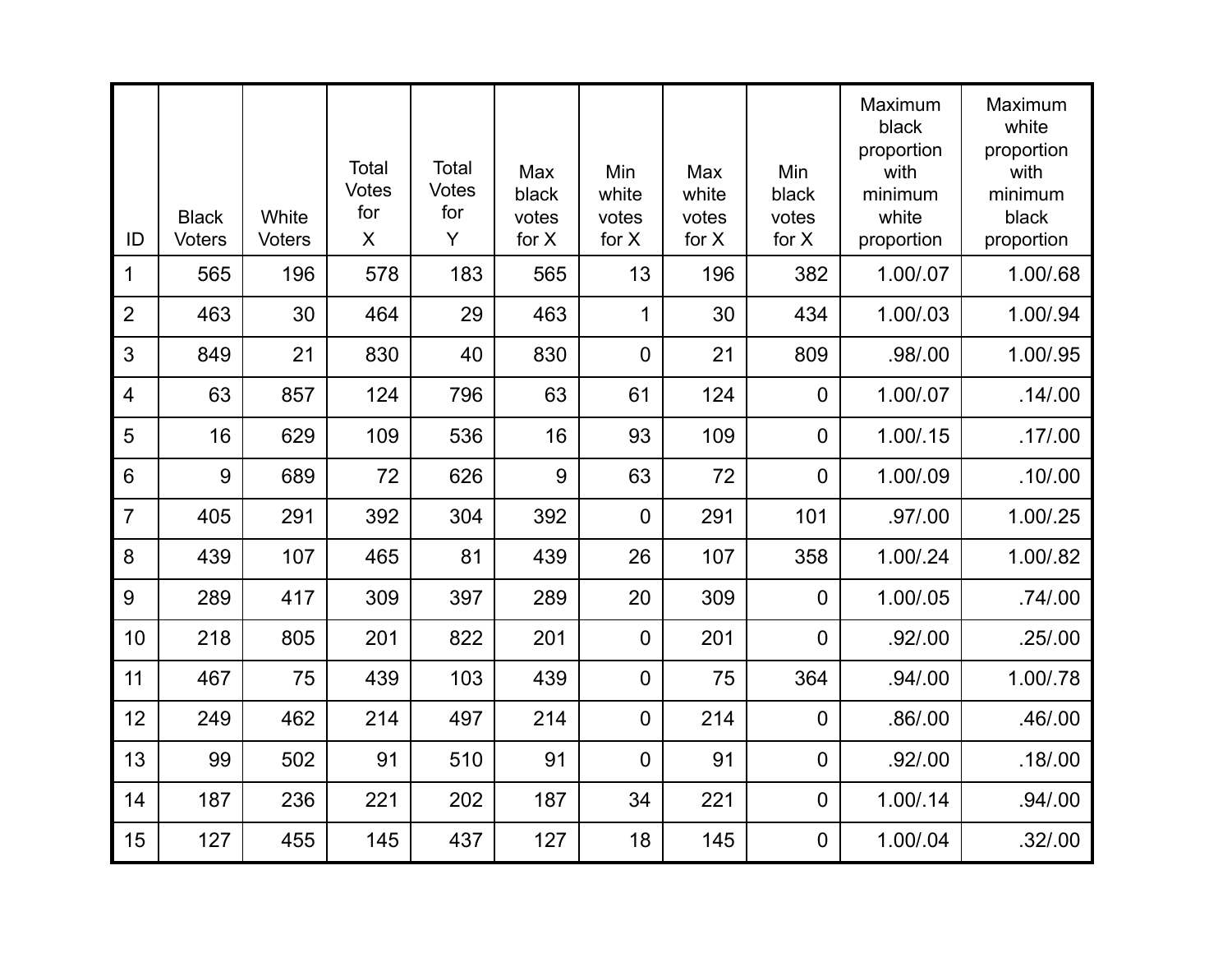## Tomographic Plot for Sample Precincts

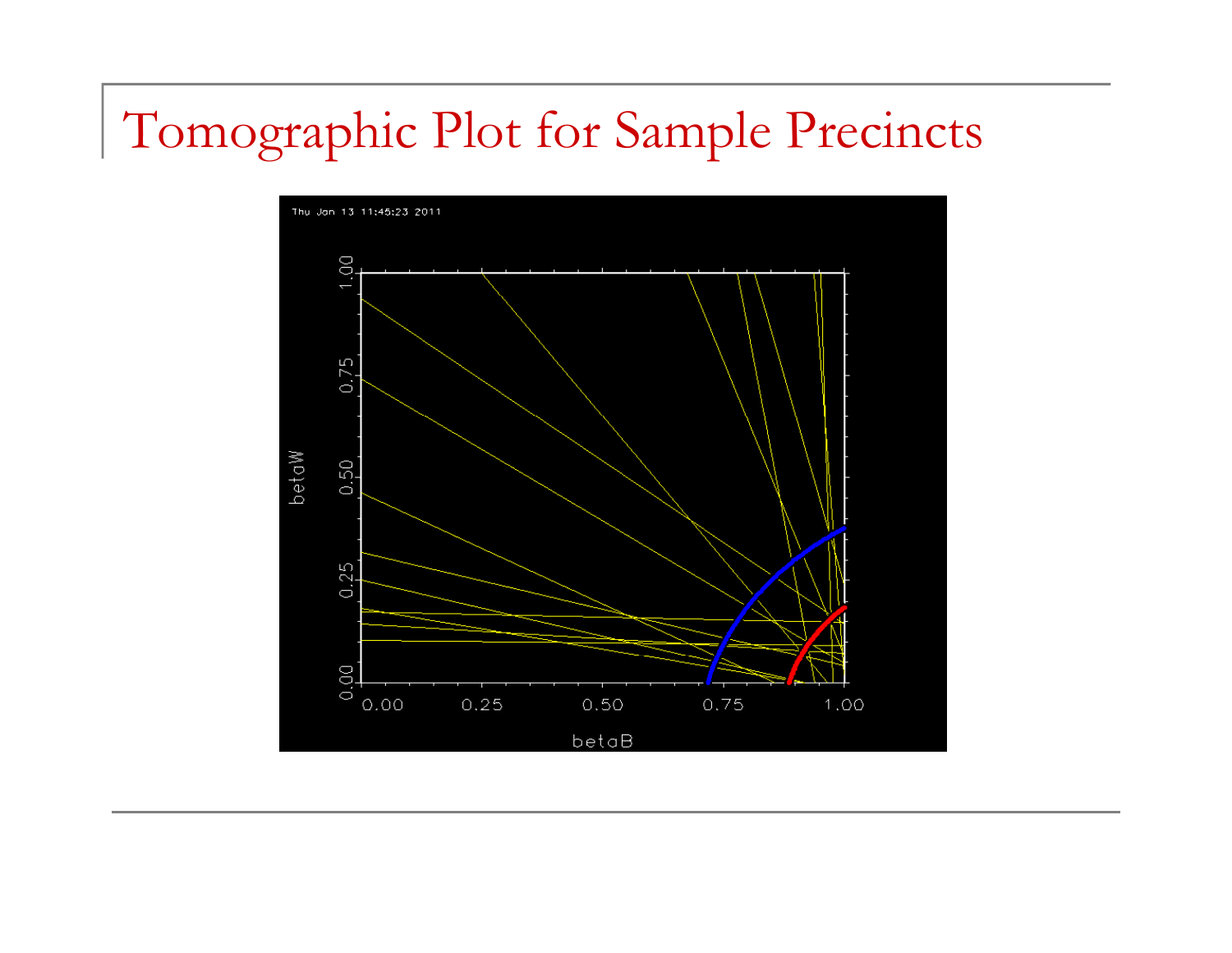#### Maximum Likelihood Estimation

- MLE is a technique used to find the location of the smallest circle (ellipse) that intersects as many of the line segments in the tomographic plot as possible.
- $\blacksquare$  Falling within the outer ellipse in the plot below are those line segments that have a 95% probability of containing the true coordinates (that is, the true value of the proportion of black and white voters supporting a candidate).
- A series of concentric circles (ellipses) within this circle, called a *family of curves*, is produced by MLE.
- The intersection of this family of curves, represented by the point in the center of the lower plot, is the single best estimate of the true coordinates.



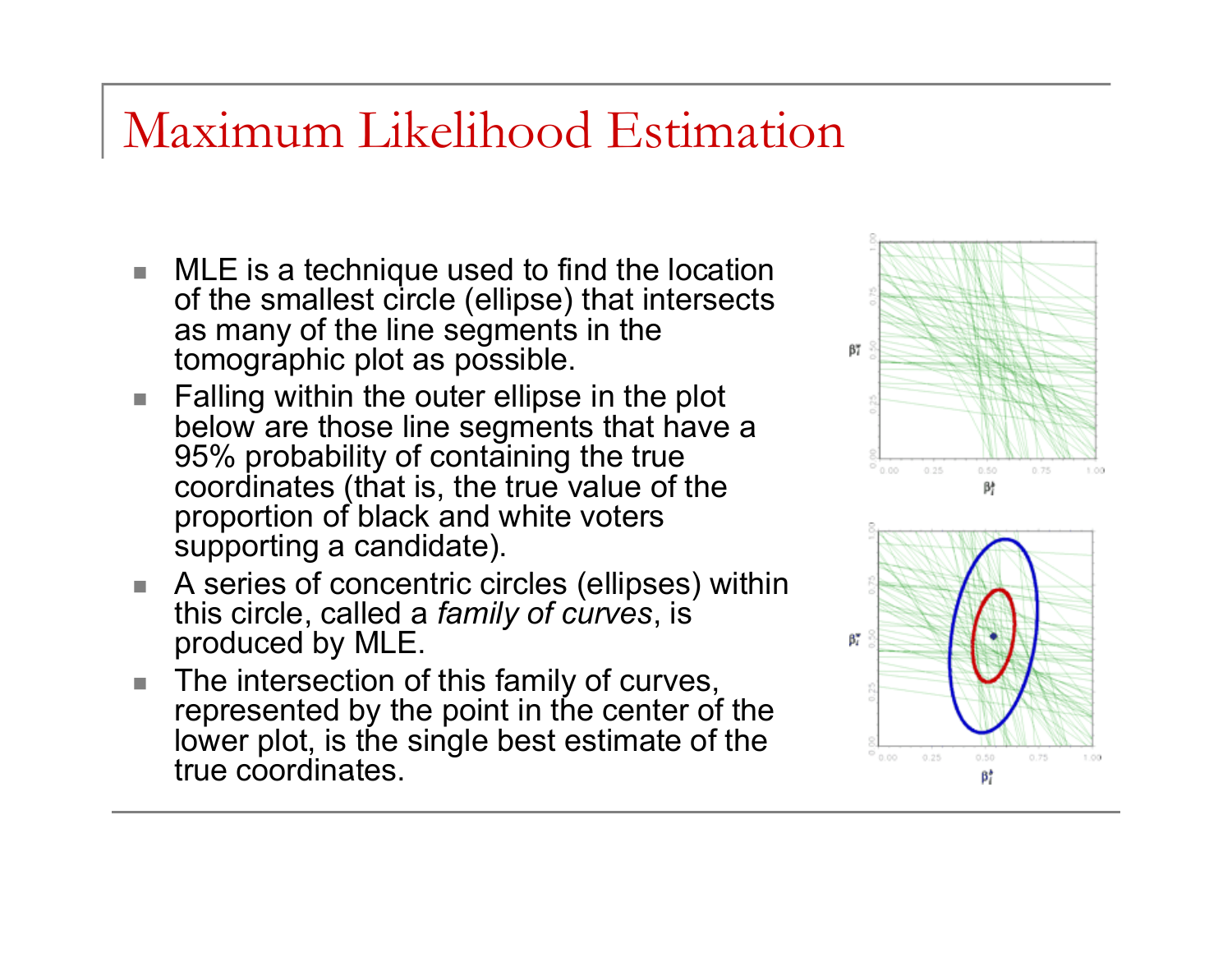### Producing EI Estimates



- П In the case of our sample precincts, the line segments are concentrated in the bottom right hand corner of the plot.
- The portions of the ellipses outside the realm of possible values have been truncated.
- П The best single estimate of the value of the proportion white and proportion black voting for the candidate is (.083,.939).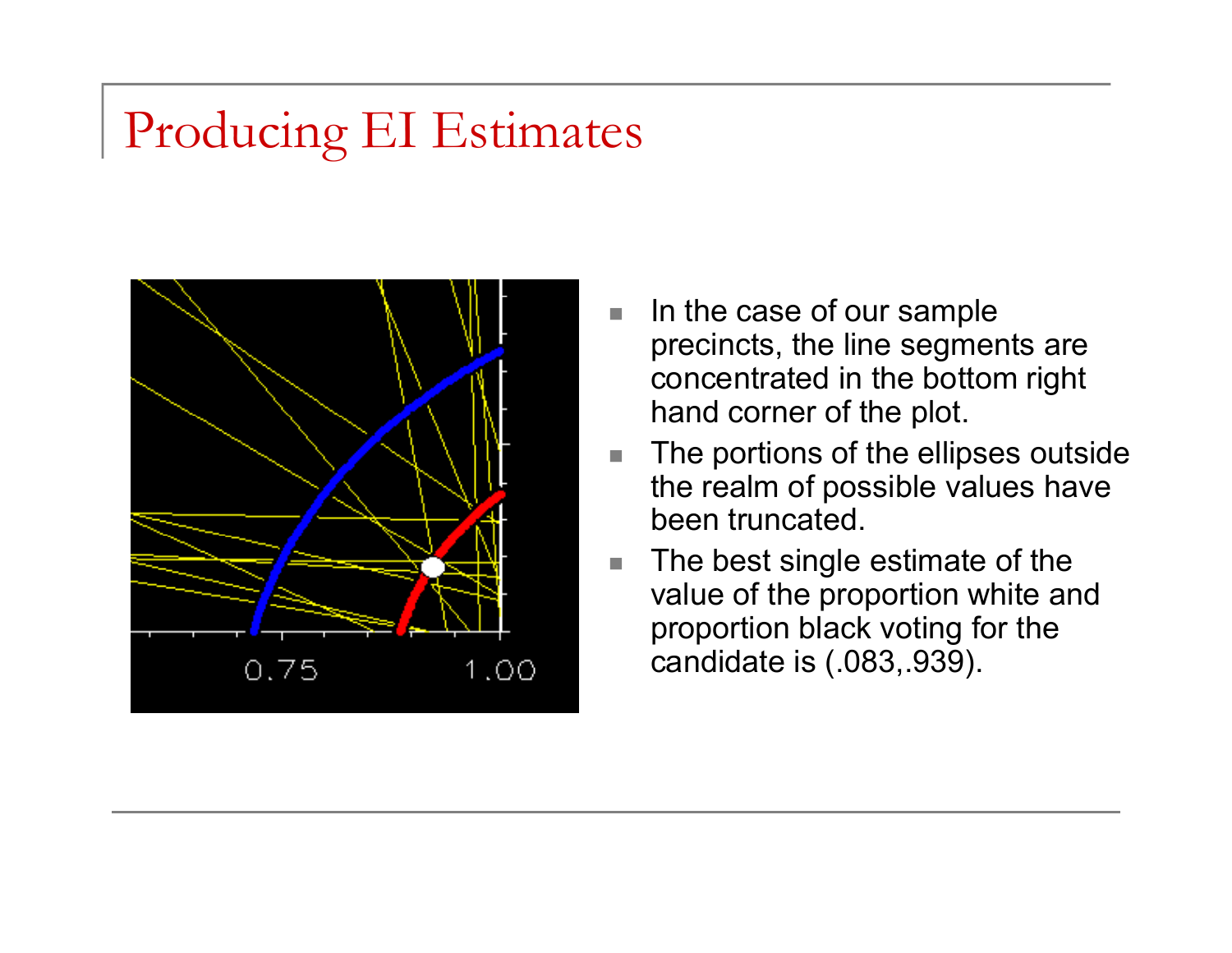## Results of Ecological Inference Analysis

|                     | Candidate X | Candidate Y |
|---------------------|-------------|-------------|
| <b>Black voters</b> | 93.9%       | 6.1%        |
| White voters        | 8.3%        | $91.7\%$    |

Conclusion: This contest is raciall y polarized with 93.9% of the black voters supporting Candidate X, while 91.7% of the whites voted for Candidate Y.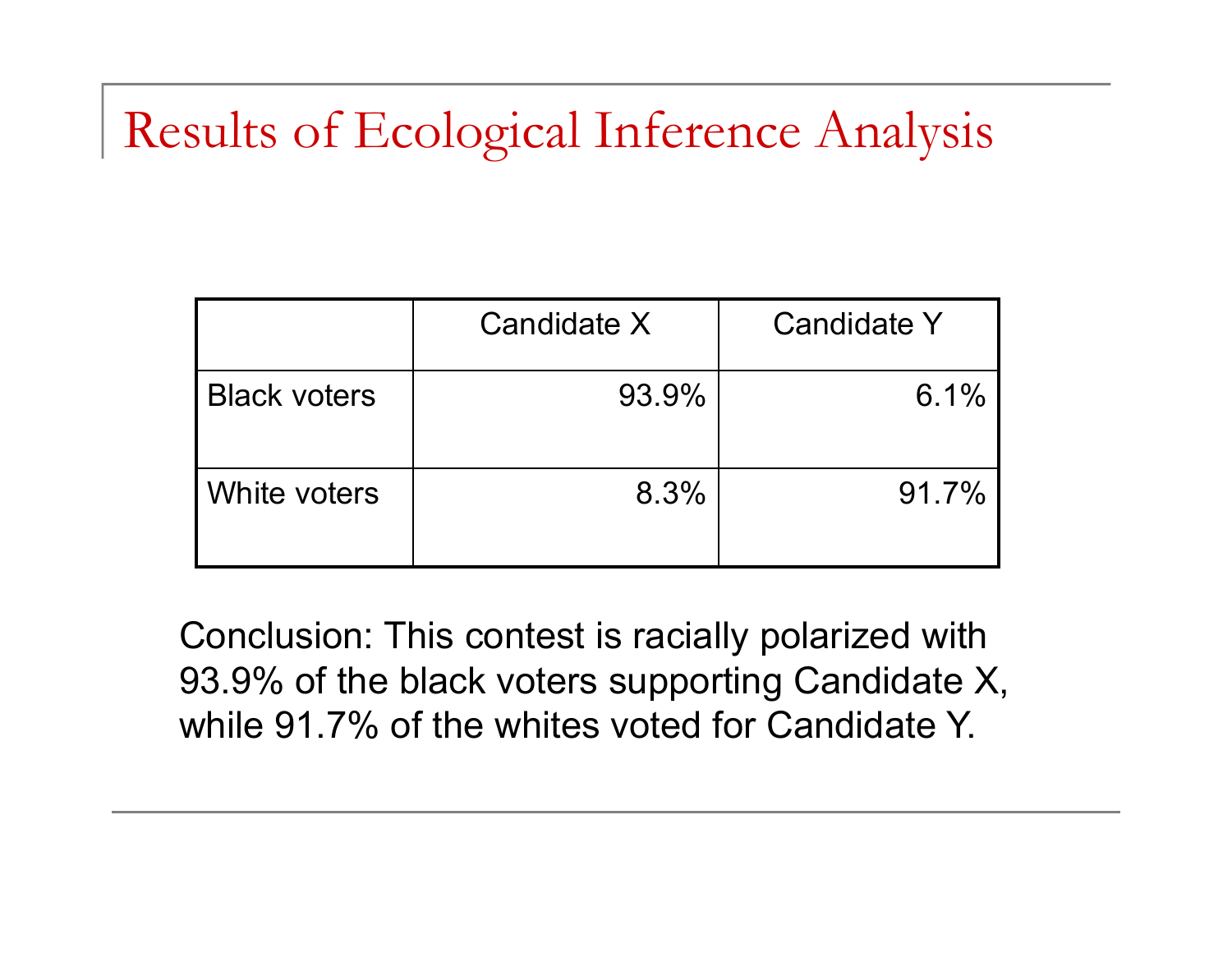#### Drawbacks of EI

- Because the estimates are the result of a simulation procedure, the estimates can change slightly each time the simulation is run (i.e., the estimates may not necessarily be duplicated precisely on subsequent runs).
- Although this methodology has been employed by courts in reaching decisions regarding the presence or absence of racial bloc voting, it has not been specifically embraced by the US Supreme Court like the other two statistical techniques (*Thornburg v Gingles*).
- This statistical method is particularly challenging to explain to the Court.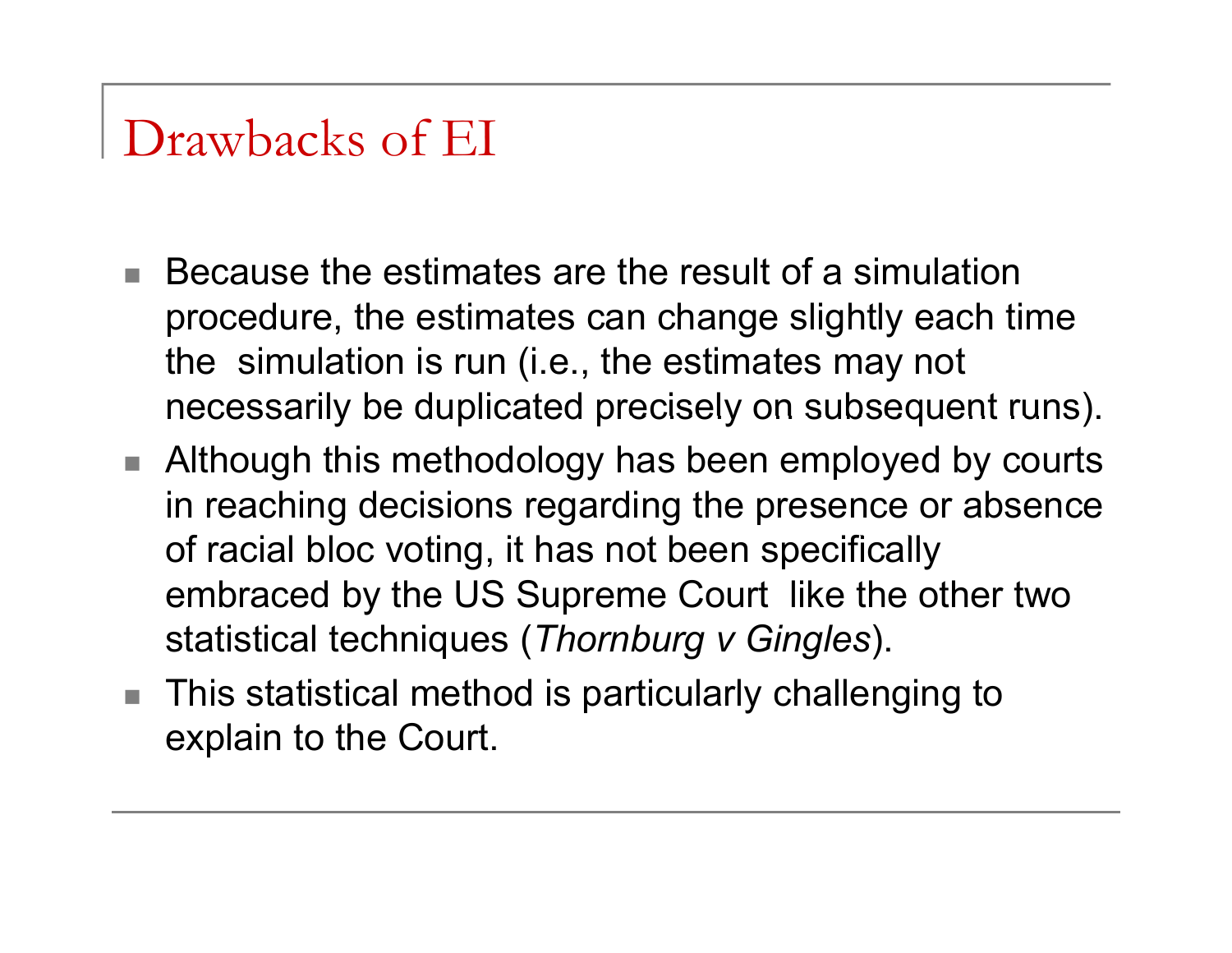Comparing the Results of the Three Statistical Techniques

|                     | Votes for Candidate X   |                                              |                         |  |  |
|---------------------|-------------------------|----------------------------------------------|-------------------------|--|--|
|                     | Homogeneous<br>Precinct | <b>Bivariate</b><br>Ecological<br>Regression | Ecological<br>Inference |  |  |
| <b>Black voters</b> | 94.9                    | 97.4                                         | 93.9                    |  |  |
| White voters        | 13.5                    | 5.3                                          | 8.3                     |  |  |

- P. Are the results consistent across statistical methods?
- $\sim$ Is voting polarized?
- P. Is the polarization legally significant?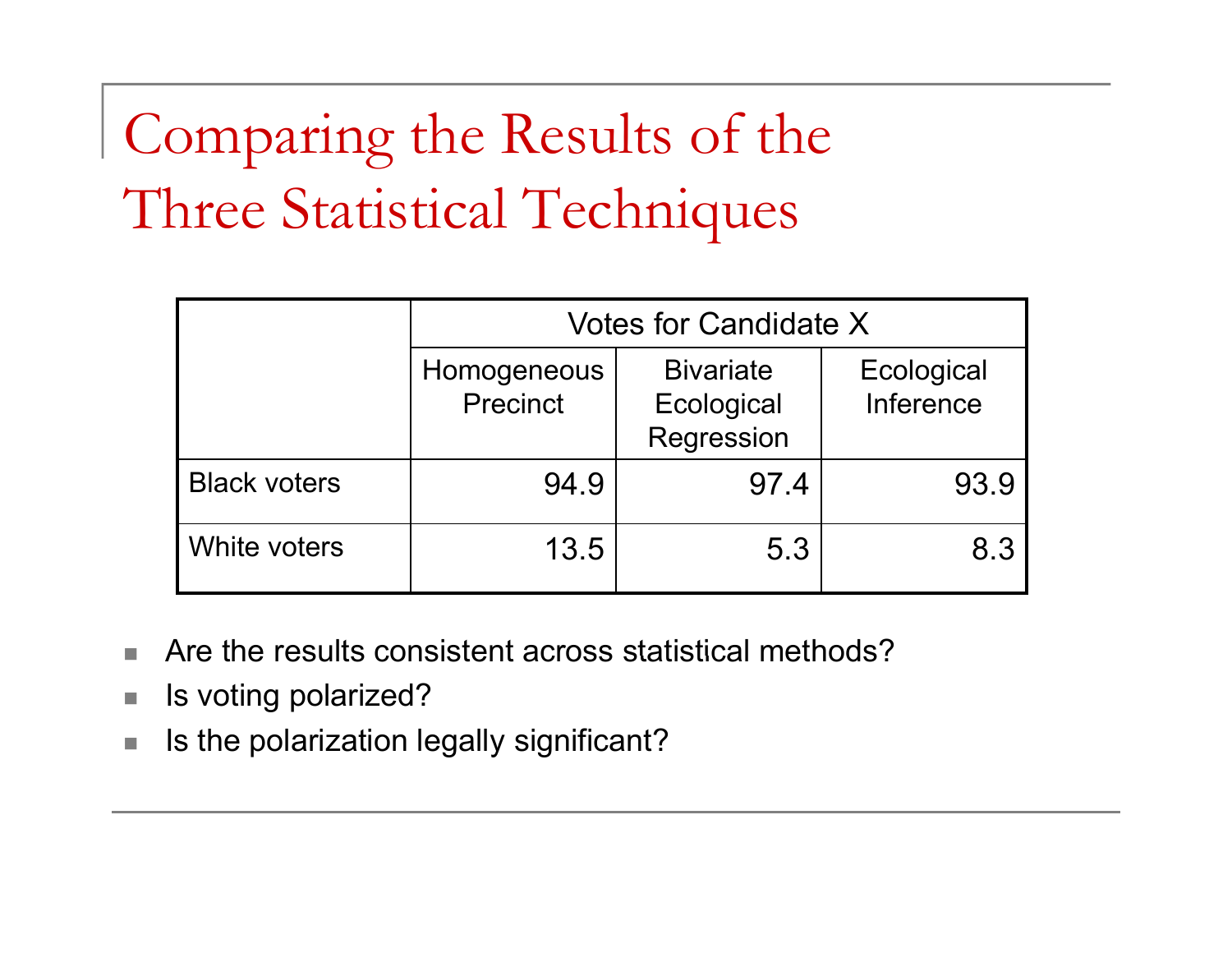## If Voting is Polarized

- $\blacksquare$  If polarization is legally significant and minority voters are sufficiently concentrated, the state must create district(s) that provide minority voters with an opportunity to elect candidates of choice.
- $\blacksquare$  If covered by Section 5, the state must demonstrate that the proposed redistricting plan offers minorities the same (or greater) opportunity to elect candidates of choice as the current plan.
- $\blacksquare$  The "effectiveness" of proposed minority districts can be ascertained using the results of the racial bloc voting analysis.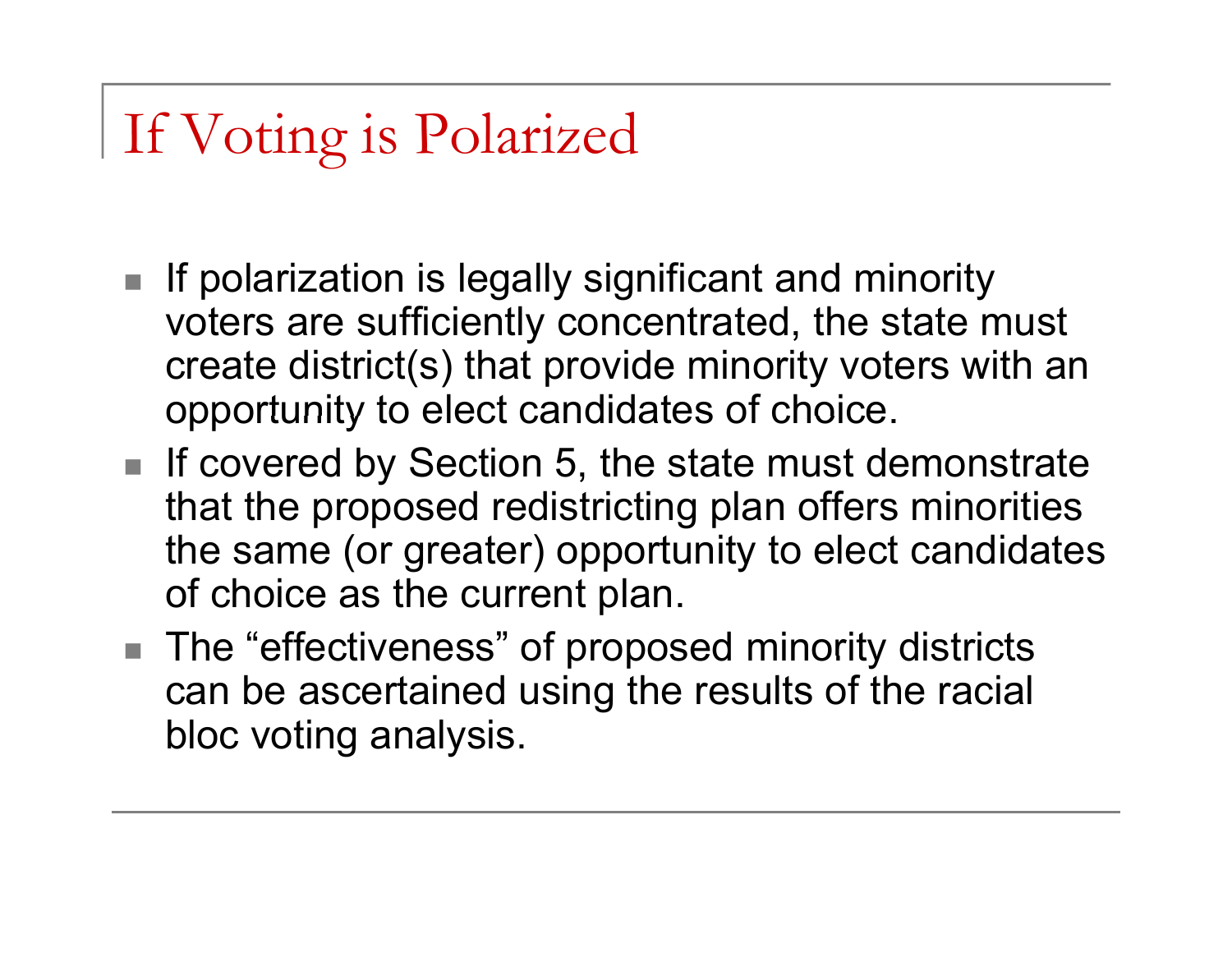Determining the Effectiveness of Proposed Minority Districts

- If minority opportunity districts are to be created or maintained, several methods can be used to determine their probable "effectiveness":
- $\blacksquare$  Racial/ethnic composition of proposed district(s);
- Use of estimates derived from racial bloc voting analysis (average turnout and votes for minoritypreferred candidates by race) to determine percentage of votes minority-preferred candidates are likely to receive in the proposed district(s);
- $\blacksquare$  Election results from previous contests that included minority-preferred candidates recompiled to reflect results in proposed district(s).